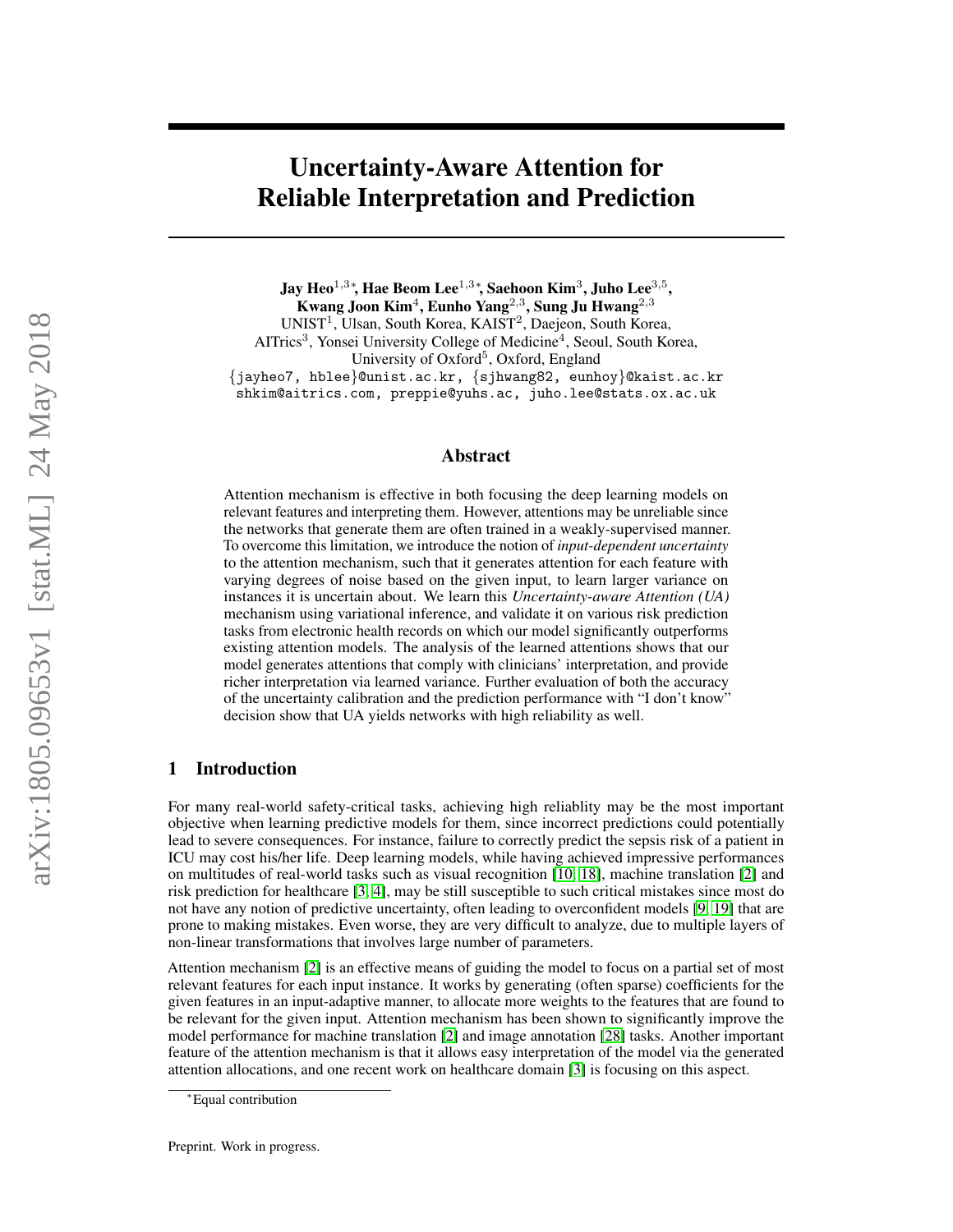

<span id="page-1-0"></span>(a) Deterministic Attention [\[3\]](#page-8-2) (b) Stochastic Attention [\[28\]](#page-9-2) (c) Uncertainty-aware Attention (Ours)

Figure 1: Reliability diagrams [\[9\]](#page-8-4) which shows the accuracy as a function of model confidence, generated from RNNs trained for mortality risk analysis from ICU records (PhysioNet-Mortality). ECE [\[22\]](#page-9-3) in [\(8\)](#page-4-0) denotes Expected Calibration Error, which is the weighted-average gap between model confidence and actual accuracy. (Gap is shown in green bars.) Conventional attention models result in poorly calibrated networks while our UA yields a well-calibrated one. Such accurately calibrated networks allow us to perform reliable prediction by leveraging prediction confidence to decide whether to predict or defer prediction.

Although interpretable, attention mechanisms are still limited as means of implementing safe deep learning models for safety-critical tasks, as they are not necessarily reliable. The attention strengths are commonly generated from a model that is trained in a weakly-supervised manner, and could be incorrectly allocated; thus they may not be safe to base final prediction on. To build a reliable model that can prevent itself from making critical mistakes, we need a model that knows its own limitation - *when it is safe to make predictions and when it is not*. However, existing attention model cannot handle this issue as they do not have any notion of predictive uncertainty. This problem is less of an issue in the conventional use of attention mechanisms, such as machine translation or image annotation, where we can often find clear link between the attended parts and the generated output. However, when working with variables that are often noisy and may not be one-to-one matched with the prediction, such as in case of risk predictions with electronic health records, the overconfident and inaccurate attentions can lead to incorrect predictions (See Figure 1).

To tackle this limitation of conventional attention mechanisms, we propose to allow the attention model to output uncertainty on each feature (or input) and further leverage them when making final predictions. Specifically, we model the attention weights as Gaussian distribution with *inputdependent noise*, such that the model generates attentions with small variance when it is confident about the contribution of the given features, and allocates noisy attentions with large variance to uncertain features, for each input. This input-adaptive noise can model *heteroscedastic uncertainty* [\[14\]](#page-8-5) that varies based on the instance, which in turn results in uncertainty-based attenuation of attention strength. We formulate this novel uncertainty-aware attention (UA) model under the Bayesian framework and solve it with variational inference.

We validate UA on tasks such as sepsis prediction in ICU and disease risk prediction from electronic health records (EHR) that have large degree of uncertainties in the input, on which our model outperforms the baseline attention models by large margins. Further quantitative and qualitative analysis of the learned attentions and their uncertainties show that our model can also provide richer interpretations that align well with the clinician's interpretations. For further validation on prediction reliability, we evaluate it for the uncertainty calibration performance, and prediction under the scenario where the model can defer the decision by saying "I don't know", whose results show that UA yields significantly better calibrated networks that can better avoid making incorrect predictions on instances that it is uncertain, compared to baseline attention models.

Our contribution in this paper is threefold:

- We propose a novel variational attention model with instance-dependent modeling of variance, that captures input-level uncertainty and use it to attenuate attention strengths.
- We show that our uncertainty-aware attention yields accurate calibration of model uncertainty as well as attentions that aligns well with human interpretations.
- We validate our model on six real-world risk prediction problems in healthcare domains, for both the original binary classification task and classification with "I don't know" decision, and show that our model obtains significant improvements over existings attention models.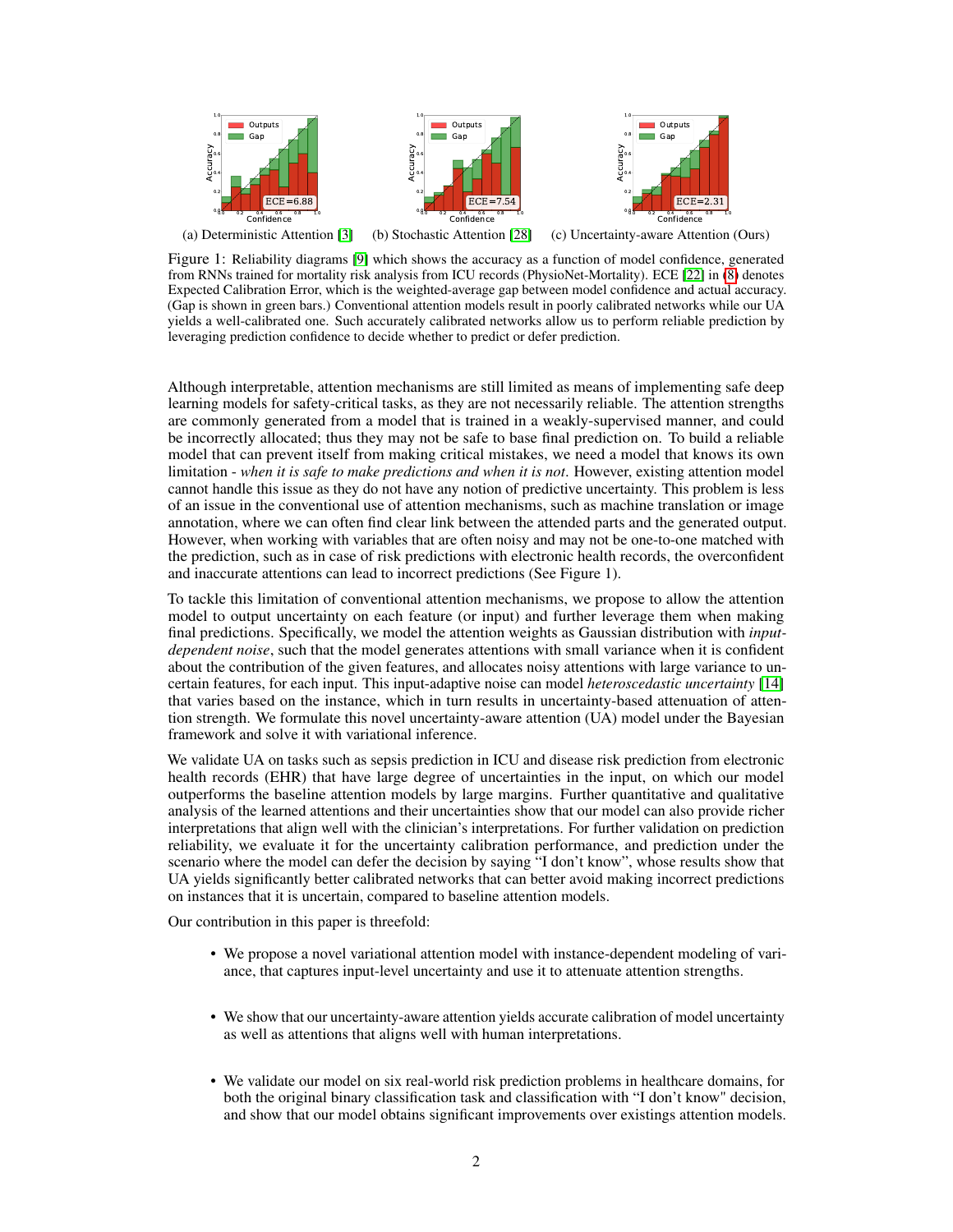# 2 Related Work

**Prediction reliability** There has been work on building a *reliable* deep learning model[\[13,](#page-8-6) [14,](#page-8-5) [29\]](#page-9-4); that is, a deep network that can avoid making incorrect predictions when it is not sufficiently certain about its prediction. To achieve this goal, a model should know the limitation in the data, and in itself. One way to quantify such limitations is by measuring the *predictive uncertainty* using Bayesian models. Recently, [\[5,](#page-8-7) [6,](#page-8-8) [7\]](#page-8-9) showed that deep networks with dropout sampling [\[25\]](#page-9-5) can be understood as Bayesian neural networks. To obtain better calibrated dropout uncertainties, [\[8,](#page-8-10) [16\]](#page-8-11) proposed to automatically learn the dropout rates with proper reparameterization tricks [\[17,](#page-8-12) [21\]](#page-9-6). While the aformentioned work mostly focus on accurate calibration of uncertainty itself, [\[14\]](#page-8-5) utilized dropout sampling to model predictive uncertainty in computer vision [\[13\]](#page-8-6), and also modeled label noise with learned variances, to implicitly attenuate loss for the highly uncertain instances. Our work has similar motivation, but we model the uncertainty in the *input data* rather than in labels. By doing so, we can accurately calibrate deep networks for improved reliability. [\[1\]](#page-8-13) has a similar motivation to ours, but with different applications and approaches. There exists quite a few work about uncertainty calibration and its quantification. [\[9\]](#page-8-4) showed that the modern deep networks are poorly calibrated despite their accuracies, and proposed to tune factors such as depth, width, weight decay for better calibration of the model, and [\[19\]](#page-9-1) proposed ensemble and adversarial training for the same objective.

Attention mechanism The literature on the attention mechanism is vast, which includes its application to machine translation [\[2\]](#page-8-1), memory-augmented networks [\[26\]](#page-9-7), and for image annotation [\[28\]](#page-9-2). Attention mechanisms are also used for interpretability, as in Choi et al. [\[3\]](#page-8-2) which proposed a RNNbased attention generator for EHR that can provide attention on both the hospital visits and variables for further analysis by clincians. Attentions can be either deterministic or probabilistic, and soft (non-sparse) or hard (sparse). Some probabilistic attention models [\[28\]](#page-9-2) use variational inference as used in our model. However, while their direct learning of multinoulli distribution only considers whether to attend or not without consideration of variance, our attention mechanism models varying degree of uncertainty for each input by input-dependent learning of attention noise (variance).

Risk analysis from electronic health records Our work is mainly motivated by the needs of performing reliable risk prediction with electronic health records. There exists plentiful prior work on this topic, but to mention a few, Choi et al. [\[3\]](#page-8-2) proposed to predict heart failure risk with attention generating RNNs and Futoma et al. [\[4\]](#page-8-3) proposed to predict sepsis using RNN, preprocssing the input data using multivariate GP to resolve uneven spacing and missing entry problems.

# 3 Approach

We now describe our uncertainty-aware attention model. Let  $D$  be a dataset containing a set of N input data points  $X = [x^{(1)} \dots x^{(N)}]$  and the corresponding labels,  $Y = [y^{(1)} \dots y^{(N)}]$ . For notational simplicity, we suppress the data index  $n = 1, \ldots, N$  when it is clear from the context.

We first present a general framework of a stochastic attention mechanism. Let  $\mathbf{v}(\mathbf{x}) \in \mathbb{R}^{r \times i}$  be the concatenation of i intermediate features, each column of which  $v_j(x)$  is a length r vector, from an arbitrary neural network. From  $\mathbf{v}(\mathbf{x})$ , a set of random variables  $\{\mathbf{a}_j\}_{j=1}^i$  is conditionally generated from some distribution  $p(\mathbf{a}|\mathbf{x})$  where the dimension of  $\mathbf{a}_i$  depends on the model architecture. Then, the context vector  $\mathbf{c} \in \mathbb{R}^r$  is computed as follows:

$$
\mathbf{c}(\mathbf{x}) = \sum_{j=1}^{i} \mathbf{a}_j \odot \mathbf{v}_j(\mathbf{x}), \quad \hat{\mathbf{y}} = f(\mathbf{c}(\mathbf{x}))
$$

where the operator  $\odot$  is properly defined according to the dimensionality of  $a_i$ ; if  $a_j$  is a scalar, it is simply the multiplication while for  $a_j \in \mathbb{R}^r$ , it is the element-wise product. The function f here produces the prediction  $\hat{y}$  given the context vector c.

The attention could be generated either deterministically, or stochastically. The stochastic attention mechanism is proposed in [\[28\]](#page-9-2), where they generate  $a_i \in \{0, 1\}$  from Bernoulli distribution. This variable is learned by maximizing the evidence lower bound (ELBO) with additional regularizations for reducing variance of gradients. In [\[28\]](#page-9-2), the stochastic attention is shown to perform better than the deterministic counterpart, on image annotation task.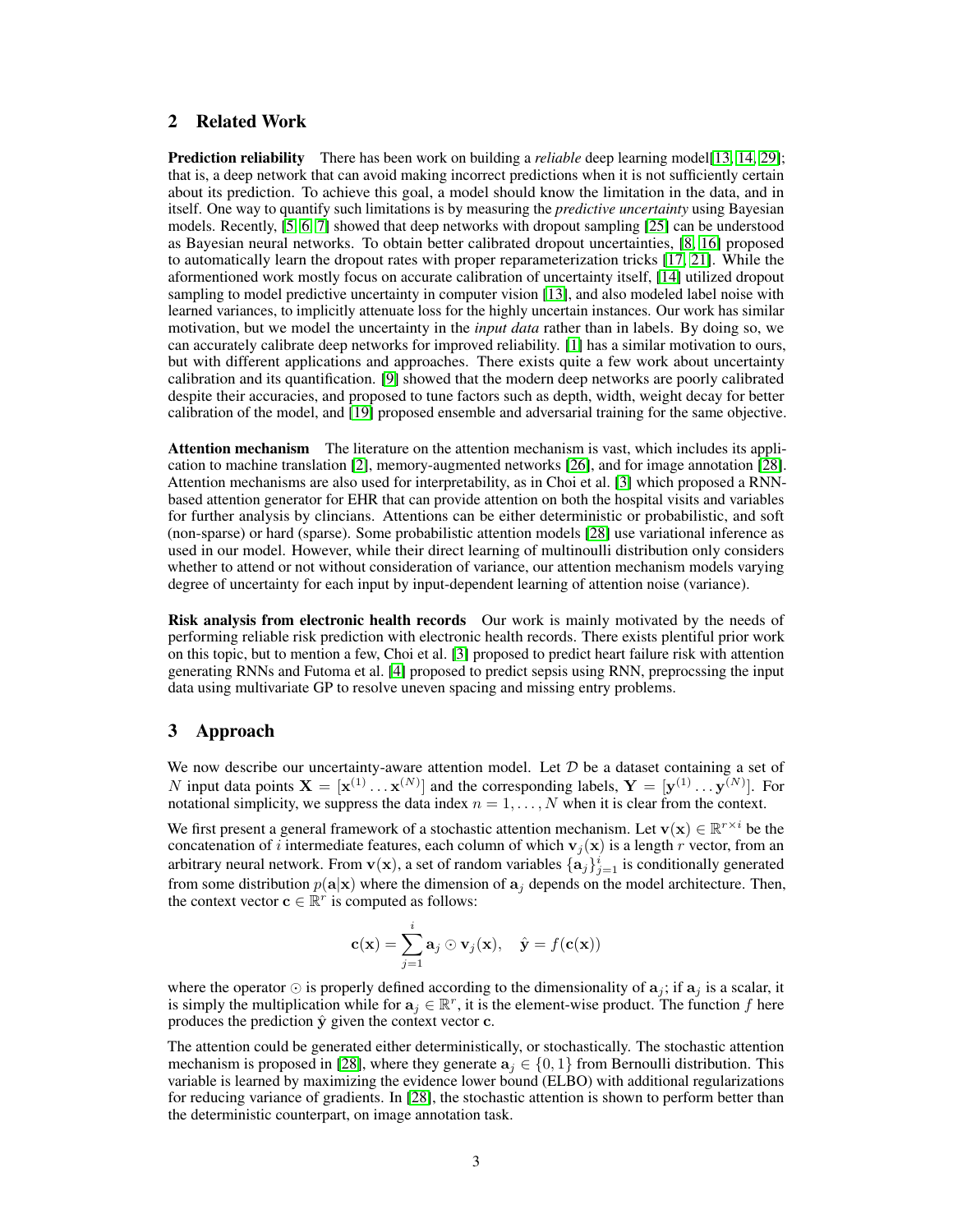#### 3.1 Stochastic attention with input-adaptive Gaussian noise

Despite the performance improvement in [\[28\]](#page-9-2), there are two limitations in modeling stochastic attention directly with Bernoulli (or Multinoulli) distribution as [\[28\]](#page-9-2) does, in our purposes:

## 1) The variance  $\sigma^2$  of Bernoulli is completely dependent on the allocation probability  $\mu$ .

Since the variance for Bernoulli distribution is decided as  $\sigma^2 = \mu(1 - \mu)$ , the model thus cannot generate a with low variance if  $\mu$  is around 0.5, and vice versa. To overcome such limitation, we disentangle the attention strength a from the attention uncertainty so that the uncertainty could vary even with the same attention strength.

#### 2) The vanilla stochastic attention models the noise independently of the input.

This makes it infeasible to model the amount of uncertainty for each input, which is a crucial factor for reliable machine learning. Even for the same prediction tasks and for the same set of features, the amount of uncertainty for each feature may largely vary across different instances.

To overcome these two limitations, we model the standard deviation  $\sigma$ , which is indicative of the uncertainty, as an *input-adaptive* function  $\sigma(\mathbf{x})$ , enabling to reflect different amount of confidence the model has for each feature, for a given instance. As for distribution, we use *Gaussian* distribution, which is probably the most simple and efficient solution for our purpose, and also easy to implement.

We first assume that a subset of the neural network parameters  $\omega$ , associated with generating attentions, has zero-mean isotropic Gaussian prior with precision  $\tau$ . Then the attention scores before squashing, denoted as z, are generated from conditional distribution  $p_{\theta}(\mathbf{z}|\mathbf{x}, \omega)$ , which is also Gaussian:

$$
p(\boldsymbol{\omega}) = \mathcal{N}(\mathbf{0}, \tau^{-1}\mathbf{I}), \quad p_{\theta}(\mathbf{z}|\mathbf{x}, \boldsymbol{\omega}) = \mathcal{N}(\boldsymbol{\mu}(\mathbf{x}, \boldsymbol{\omega}; \theta), \text{diag}(\boldsymbol{\sigma}^2(\mathbf{x}, \boldsymbol{\omega}; \theta)))
$$
(1)

where  $\mu(\cdot,\omega;\theta)$  and  $\sigma(\cdot,\omega;\theta)$  are mean and s.d., parameterized by  $\theta$ . Note that  $\mu$  and  $\sigma$  are generated from the same layer, but with different set of parameters, although we denote those parameters as  $\theta$  in general. The actual attention a is then obtained by applying some squashing function  $\pi(\cdot)$  to z (e.g. sigmoid or hyperbolic tangent):  $\mathbf{a} = \pi(\mathbf{z})$ . For comparison, one can think of the vanilla stochastic attention of which variance is independent of inputs.

<span id="page-3-1"></span><span id="page-3-0"></span>
$$
p(\boldsymbol{\omega}) = \mathcal{N}(\mathbf{0}, \tau^{-1}\mathbf{I}), \quad p_{\theta}(\mathbf{z}|\mathbf{x}, \boldsymbol{\omega}) = \mathcal{N}(\boldsymbol{\mu}(\mathbf{x}, \boldsymbol{\omega}; \theta), \text{diag}(\boldsymbol{\sigma}^2))
$$
(2)

However, as we mentioned, this model cannot express different amount of uncertainties over features.

One important aspect of our model is that, in terms of graphical representation, the distribution  $p(\omega)$ is independent of x, while the distribution  $p_{\theta}(\mathbf{z}|\mathbf{x}, \omega)$  is conditional on x. That is,  $p(\omega)$  tends to capture uncertainty of model parameters (epistemic uncertainty), while  $p_{\theta}(\mathbf{z}|\mathbf{x}, \omega)$  reacts sensitively to uncertainty in data, varying across different input points (heteroscedastic uncertainty) [\[14\]](#page-8-5). When *modeled together*, it has been empirically shown that the quality of uncertainty improves [\[14\]](#page-8-5). Such modeling both input-agnostic and input-dependent uncertainty is especially important in risk analysis tasks in healthcare, to capture both the uncertainty from insufficient amount of clinical data (e.g. rare diseases), and the uncertainty that varies from patients to patients (e.g. sepsis).

#### 3.2 Variational inference

We now model what we have discussed so far. Let **Z** be the set of latent variables  $\{z^{(n)}\}_{n=1}^N$  that stands for attention weight before squashing. In neural network, the posterior distribution  $p(\mathbf{Z}, \omega | \mathcal{D})$ is usually computationally intractable since  $p(\mathcal{D})$  is so due to nonlinear dependency between variables. Thus, we utilize variational inference, which is an approximation method that has been shown to be successful in many applications of neural networks [\[17,](#page-8-12) [24\]](#page-9-8), along with reprameterization tricks for pathwise backpropagation [\[8,](#page-8-10) [16\]](#page-8-11).

Toward this, we first define our variational distribution as

$$
q(\mathbf{Z}, \boldsymbol{\omega}|\mathcal{D}) = q_{\mathbf{M}}(\boldsymbol{\omega}|\mathbf{X}, \mathbf{Y})q(\mathbf{Z}|\mathbf{X}, \mathbf{Y}, \boldsymbol{\omega}).
$$
\n(3)

We set  $q_M(\omega|X, Y)$  to dropout approximation [\[7\]](#page-8-9) with variational parameter M. [7] showed that a neural network with Gaussian prior on its weight matrices can be approximated with variational inference, in the form of dropout sampling of deterministic weight matrices and  $\ell_2$  weight decay. For the second term, we drop the dependency on  $\bf{Y}$  (since it is not available in test time) and simply set  $q(\mathbf{Z}|\mathbf{X}, \mathbf{Y}, \boldsymbol{\omega})$  to be equivalent to  $p_{\theta}(\mathbf{Z}|\mathbf{X}, \boldsymbol{\omega})$ , which works well in practice [\[24,](#page-9-8) [28\]](#page-9-2).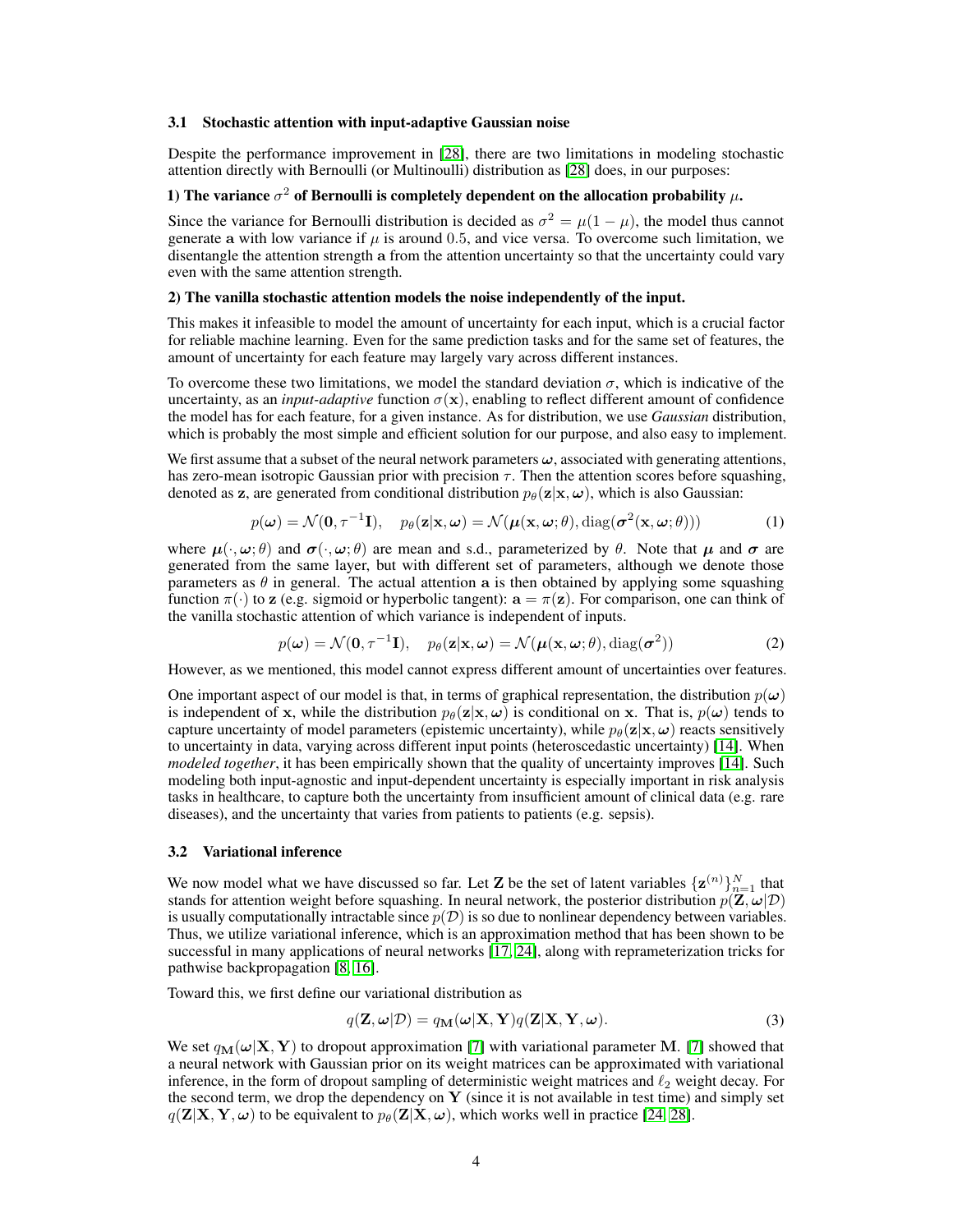Under the SGVB framework [\[17\]](#page-8-12), we maximize the evidence lower bound (ELBO):

$$
\log p(\mathbf{Y}|\mathbf{X}) \geq \mathbb{E}_{\boldsymbol{\omega} \sim q_{\mathbf{M}}(\boldsymbol{\omega}|\mathbf{X}, \mathbf{Y}), \mathbf{Z} \sim p_{\theta}(\mathbf{Z}|\mathbf{X}, \boldsymbol{\omega})} [\log p(\mathbf{Y}|\mathbf{X}, \mathbf{Z}, \boldsymbol{\omega})] \tag{4}
$$

<span id="page-4-5"></span><span id="page-4-1"></span>
$$
-\mathrm{KL}[q_{\mathbf{M}}(\boldsymbol{\omega}|\mathbf{X},\mathbf{Y})||p(\boldsymbol{\omega})] - \mathrm{KL}[q(\mathbf{Z}|\mathbf{X},\mathbf{Y},\boldsymbol{\omega})||p_{\theta}(\mathbf{Z}|\mathbf{X},\boldsymbol{\omega})]
$$
(5)

where we approximate the expectation in [\(4\)](#page-4-1) via Monte-Carlo sampling. The first KL term nicely reduces to  $\ell_2$  regularization for M with dropout approximation [\[7\]](#page-8-9). The second KL term vanishes as the two distributions are equivalent. Consequently, our final maximization objective is:

<span id="page-4-2"></span>
$$
\mathcal{L}(\theta, \mathbf{M}; \mathbf{X}, \mathbf{Y}) = \sum \log p_{\theta}(\mathbf{y}^{(n)} | \tilde{\mathbf{z}}^{(n)}, \mathbf{x}^{(n)}) - \lambda ||\mathbf{M}||^2
$$
 (6)

where we first sample random weights with dropout masks  $\tilde{\omega} \sim q_M(\omega|X, Y)$  and sample z such that  $\tilde{\mathbf{z}} = g(\mathbf{x}, \tilde{\epsilon}, \tilde{\omega}), \tilde{\epsilon} \sim \mathcal{N}(\mathbf{0}, \mathbf{I})$ , with a pathwise derivative function g for reparameterization trick.  $\lambda$  is a tunable hyperparameter; however in practice it can be simply set to common  $\ell_2$  decay shared throughout the network, including other deterministic weights.

When testing with a novel input instance  $x^*$ , we can compute the probability of having the correct label  $y^*$  by our model,  $p(y^*|\mathbf{x}^*)$  with Monte-Carlo sampling:

$$
p(\mathbf{y}^*|\mathbf{x}^*) = \iint p(\mathbf{y}^*|\mathbf{x}^*, \mathbf{z}) p(\mathbf{z}|\mathbf{x}^*, \boldsymbol{\omega}) p(\boldsymbol{\omega}|\mathbf{X}, \mathbf{Y}) \, d\boldsymbol{\omega} \, d\mathbf{z} \approx \frac{1}{S} \sum_{s=1}^S p(\mathbf{y}^*|\mathbf{x}^*, \tilde{\mathbf{z}}^{(s)}) \tag{7}
$$

where we first sample dropout masks  $\widetilde{\omega}^{(s)} \sim q_{\mathbf{M}}(\omega|\mathbf{X}, \mathbf{Y})$  and then sample  $\widetilde{\mathbf{z}}^{(s)} \sim p_{\theta}(\mathbf{z}|\mathbf{x}^*, \widetilde{\omega}^{(s)})$ .

Uncertainty Calibration The quality of uncertainty from [\(7\)](#page-4-2) can be evaluated with reliability diagram shown in Figure [1.](#page-1-0) Better calibrated uncertainties produce smaller *gaps* beween model confidences and actual accuracies, shown in green bars. Thus, the perfect calibration occurs when the confidences exactly matches the actual accuracies:  $p(\text{correct}|\text{confidence} = \rho) = \rho, \forall \rho \in [0, 1]$ [\[9\]](#page-8-4). Also, [\[9,](#page-8-4) [22\]](#page-9-3) proposed a summary statistic for calibration, called the Expected Calibration Error (ECE). It is the expected *gap* w.r.t. the distribution of model confidence (or frequency of bins):

> <span id="page-4-3"></span><span id="page-4-0"></span> $\text{ECE} = \mathbb{E}_{\text{confidence}} \big[ |p(\text{correct}|\text{confidence}) - \text{confidence}| \big]$ (8)

## 4 Application to classification from time-series data

Our variational attention model is generic and can be applied to any generic deep neural network that leverages attention mechanism. However, in this section, we describe its application to prediction from time-series data, since our target application is risk analysis from electronic health records.

Review of the RETAIN model As a base deep network for learning from time-series data, we consider RETAIN [\[3\]](#page-8-2), which is an attentional RNN model with two types of attentions–across *timesteps* and across *features*. RETAIN obtains state-of-the-art performance on risk prediction tasks from electronic health records, and is able to provide useful interpretations via learned attentions.

We now briefly review the overall structure of RETAIN. We match the notation with those in the original paper for clear reference. Suppose we are interested in a timestep  $i$ . With the input embeddings  $v_1, \ldots, v_i$ , we generate two different attentions: across timesteps  $(\alpha)$  and features  $(\beta)$ .

$$
\mathbf{g}_i, ..., \mathbf{g}_1 = \text{RNN}_{\alpha}(\mathbf{v}_i, ..., \mathbf{v}_1; \boldsymbol{\omega}), \qquad \qquad \mathbf{h}_i, ..., \mathbf{h}_1 = \text{RNN}_{\beta}(\mathbf{v}_i, ..., \mathbf{v}_1; \boldsymbol{\omega}), \qquad (9)
$$

$$
e_j = \mathbf{w}_\alpha^\mathsf{T} \mathbf{g}_j + b_\alpha \quad \text{for} \quad j = 1, \dots, i, \qquad \qquad \mathbf{d}_j = \mathbf{W}_\beta \mathbf{h}_j + \mathbf{b}_\beta \quad \text{for} \quad j = 1, \dots, i, \qquad (10)
$$

<span id="page-4-4"></span>
$$
\alpha_1, ..., \alpha_i = \text{Softmax}(e_1, ..., e_i),
$$
\n $\beta_j = \tanh(\mathbf{d}_j) \text{ for } j = 1, ..., i.$ \n(11)

The parameters of two RNNs are collected as  $\omega$ . From the RNN outputs g and h, the attention logits e and d are generated, followed by squashing functions Softmax and tanh respectively. Then the generated two attentions  $\alpha$  and  $\beta$  are multiplied back to the input embedding v, followed by a convex sum c up to timestep  $i:$   $\mathbf{c}_i = \sum_{j=1}^i \alpha_j \beta_j \odot \mathbf{v}_j$ . A final linear predictor is learned based on it:  $\widehat{y}_i = \text{sgm}(\mathbf{w}^{\mathsf{T}} \mathbf{c}_i + b).$ 

The most important feature of RETAIN is that it allows us to interpret what the model has learned as follows. What we are interested in is *contribution*, which shows  $x_k$ 's aggregate effect to the final prediction at time j. Since RETAIN has attentions on both timesteps ( $\alpha_i$ ) and features ( $\beta_i$ ), the computation of aggregate contribution takes both of them into consideration when computing the final contribution of an input data point at a specific timestep:  $\omega(y, x_{j,k}) = \alpha_j \mathbf{w}^\mathsf{T}(\beta_j \odot \mathbf{W}_{emb}[:, k]) x_{j,k}$ . In other words, it is a certain portion of logit sgm<sup>-1</sup>( $\hat{y}_i$ ) =  $\mathbf{w}^T \mathbf{c}_i + b$  for which  $x_{j,k}$  is responsible.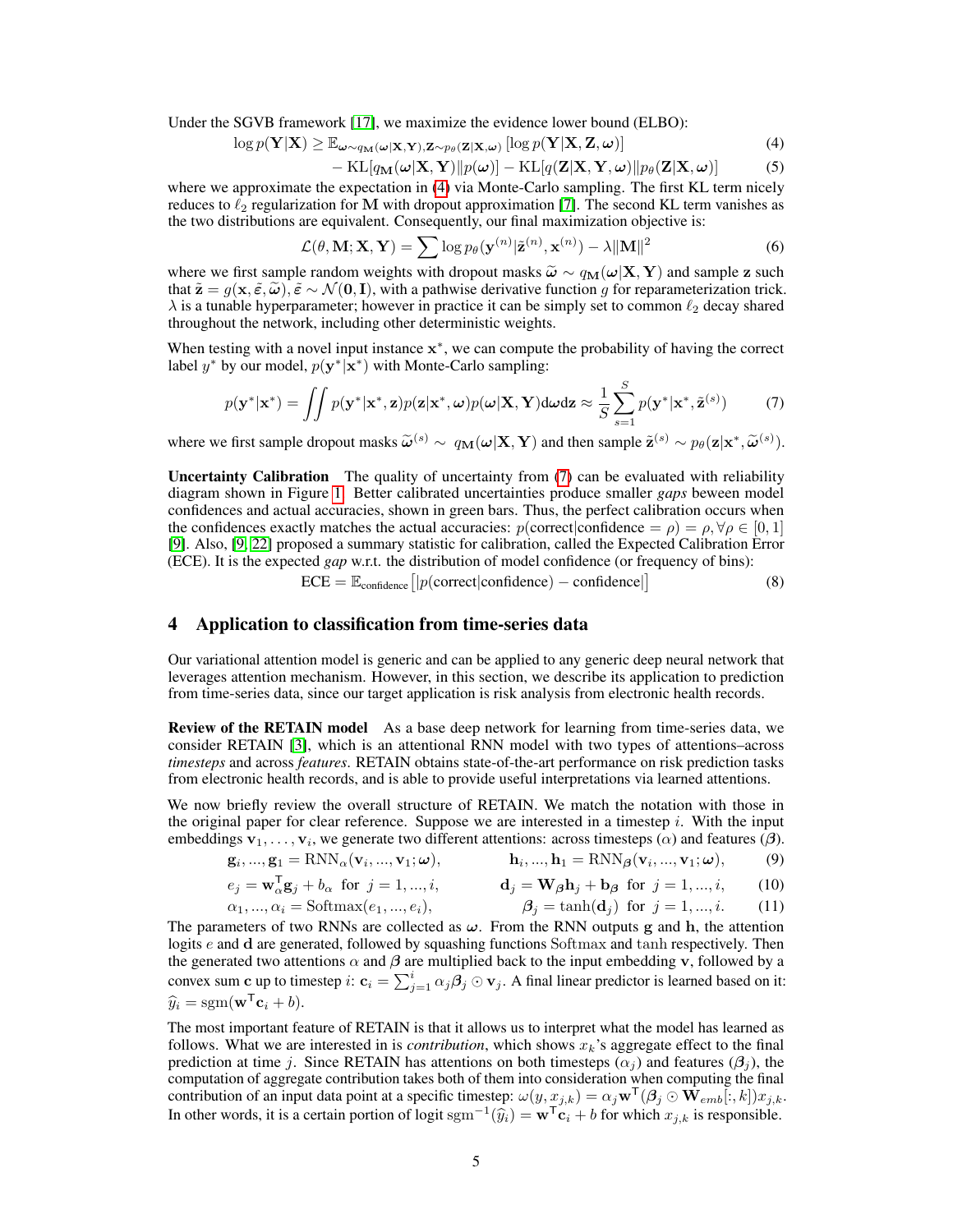Interpretation as a probabilistic model The interpretation of RETAIN as a probabilistic model is quite straightforwrad. First, the RNN parameters  $\omega$  [\(9\)](#page-4-3) as gaussian latent variables [\(1\)](#page-3-0) are approximated with MC dropout with fixed probabilities [\[5,](#page-8-7) [7,](#page-8-9) [27\]](#page-9-9). The input dependent latent variables  $\mathbf{Z}$  [\(1\)](#page-3-0) simply correspond to the collection of e and  $\mathbf{d}$  [\(10\)](#page-4-4), the attention logits. The log variances of  $e$  and  $\bf d$  are generated in the same way as their mean, from the output of RNNs  $\bf g$  and  $\bf d$ but with different set of parameters. Also the reparameterization trick for diagonal gaussian is simple [\[17\]](#page-8-12). We now maximize the ELBO [\(6\)](#page-4-5), equipped with all the components  $X, Y, Z$ , and  $\omega$  as in the previous section.

# 5 Experiments

We validate the performance of our model on various risk prediction tasks from multiple EHR datasets, for both the prediction accuracy (Section 5.3) and prediction reliability (Section 5.4).

#### 5.1 Tasks and datasets

1) PhysioNet This dataset [\[11\]](#page-8-14) contains  $4,000$  medical records from ICU<sup>[2](#page-5-0)</sup>. Each record contains 48 hours of records, with 155 timesteps, each of which contains 36 physiolocial signals including *heart rate*, *repiration rate* and *temperature*. The challenge comes with four binary classification tasks, namely, 1) *Mortality prediction*, 2) *Length-of-stay less than 3 days:* whether the patient will stay in ICU for less than three days, 3) *Cardiac conditon:* whether the patient will have a cardiac condition, and 4) *Recovery from surgery:* whether the patient was recovering from surgery.

2) Pancreatic Cancer This dataset is a subset of an EHR database consisting of anonymized medical check-up records from 2002 to 2013, which includes around 1.5 million records. We extract 3, 699 patient records from this database, among which 1, 233 are patients diagnosed of pancreatic cancer. The task here is to predict the onsets of pancreatic cancer in 2013 using the records from 2002 to 2012 (11 timesteps), that consists of 34 variables regarding general information (e.g., sex, height, past medical history, family history) as well as vital information (e.g., systolic pressure, hemoglobin level, creatinine level) and risk inducing behaviors (e.g., tobacco and alcohol consumption).

3) MIMIC-Sepsis This is the subset of the MIMIC III dataset [\[12\]](#page-8-15) for sepsis prediction, which consists of 58,000 hospital admissions for 38,646 adults over 12 years. We use a subset that consists of 22,395 records of patients over age 15 and stayed in ICUs between 2001 and 2012, among which 2,624 patients are diagnosed of sepsis. We use the data from the first 48 hours after admission (24 timesteps). For features at each timestep, we select 14 sepsis-related variables including arterial blood pressure, heart rate, FiO2, and Glass Coma Score (GCS), following the clinicians' guidelines. We use Sepsis-related Organ Failure Assessment scores (SOFA) to determine the onset of sepsis.

For all datasets, we generates five random splits of training/validation/test with the ratio of  $80\%$ :  $10\% : 10\%$ . For more detailed description of the datasets, please see **supplementary file**.

#### 5.2 Baselines

We now describe our uncertainty-calibrated attention models and relevant baselines.

1) RETAIN-DA: The recurrent attention model in [\[3\]](#page-8-2), which uses deterministic soft attention. 2) RETAIN-SA: RETAIN model with the stochastic hard attention proposed by [\[28\]](#page-9-2), that models the attention weights with multinoulli distribution, which is learned by variational inference. 3) UA-independent: The input-independent version of our uncertainty-aware attention model in [\(2\)](#page-3-1)

whose variance is modeled indepently of the input.

4) UA: Our input-dependent uncertainty-aware attention model in [\(1\)](#page-3-0).

5) UA+: The same as UA, but with additional modeling of input-adaptive noise at the final prediction as done in [\[14\]](#page-8-5), to account for output uncertainty as well.

For network configuration and hyperparameters, see **supplementary file**. We will also release the codes for reproduction of the results.

<span id="page-5-0"></span> $2$ We only use the TrainingSetA, for which the labels were available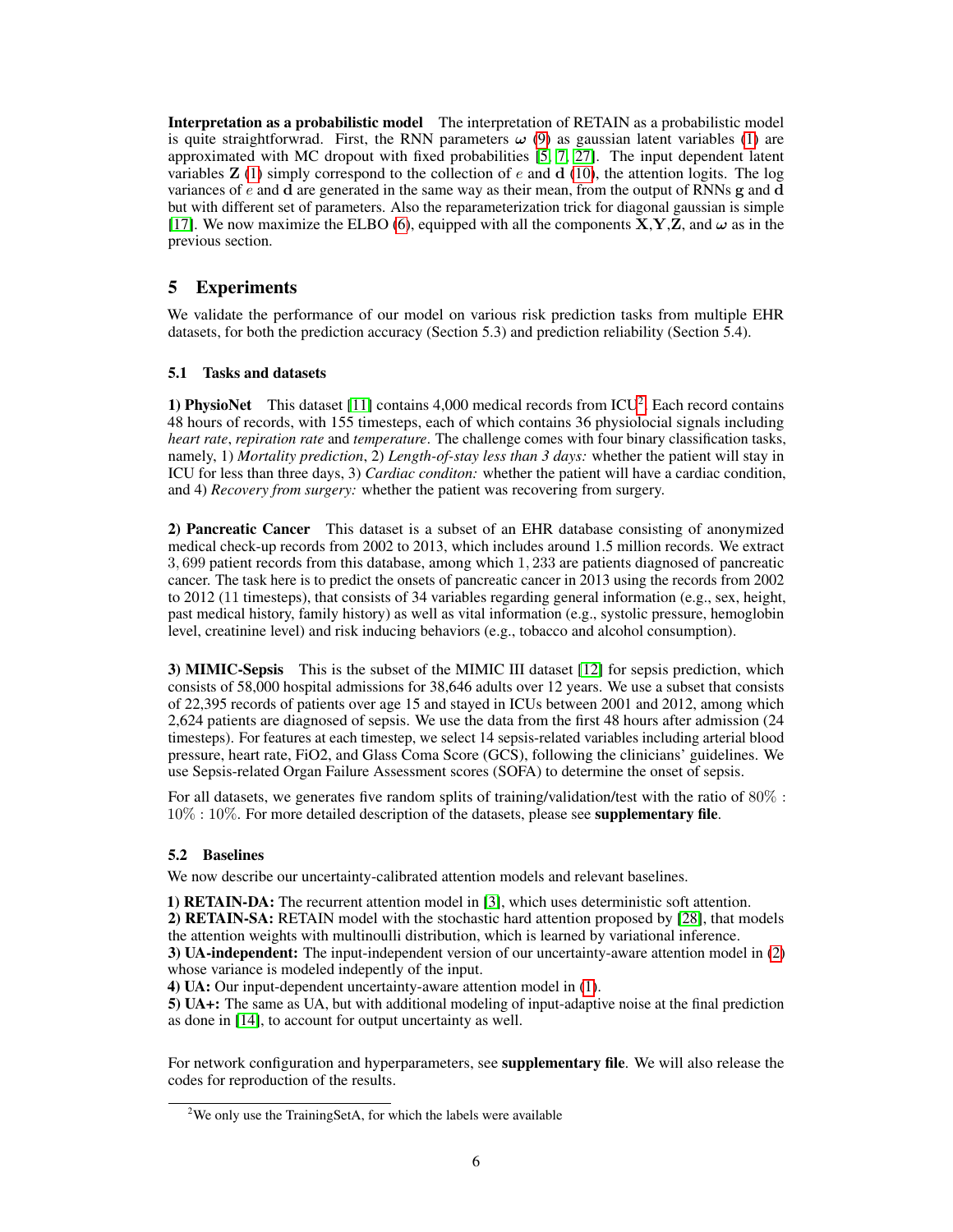|                | PhysioNet         |                   |                   |                   | Pancreatic            | <b>MIMIC</b>      |
|----------------|-------------------|-------------------|-------------------|-------------------|-----------------------|-------------------|
|                | Mortality         | Stay $<$ 3        | Cardiac           | Recovery          | Cancer                | Sepsis            |
| RETAIN-DA [3]  | $0.7652 \pm 0.02$ | $0.8515 + 0.02$   | $0.9485 + 0.01$   | $0.8830 \pm 0.01$ | $0.8528 + 0.01$       | $0.7965 + 0.01$   |
| RETAIN-SA [28] | $0.7635 \pm 0.02$ | $0.8412 \pm 0.02$ | $0.9360 \pm 0.01$ | $0.8582 + 0.02$   | $0.8444 \pm 0.01$     | $0.7695 + 0.02$   |
| UA-Independent | $0.7764 \pm 0.01$ | $0.8572 + 0.02$   | $0.9516 \pm 0.01$ | $0.8895 \pm 0.01$ | $0.8533 + 0.03$       | $0.8019 + 0.01$   |
| UA             | $0.7827 + 0.02$   | $0.8628 + 0.02$   | $0.9563 + 0.01$   | $0.9049 \pm 0.01$ | $0.8604 \pm 0.01$     | $0.8017 + 0.01$   |
| $UA+$          | $0.7770 + 0.02$   | $0.8577 \pm 0.01$ | $0.9612 \pm 0.01$ | $0.9074 \pm 0.01$ | $0.8638 \!\pm\! 0.02$ | $0.8114 \pm 0.01$ |

Table 1: The multi-class classification performance on the three electronic health records datasets. The reported numbers are mean AUROC and standard errors for 95% confidence interval over five random splits.

<span id="page-6-0"></span>

<span id="page-6-1"></span>Figure 2: Visualization of contributions for a selected patient on PhysioNet mortality prediction task. MechVent - Mechanical ventilation, DiasABP - Diastolic arterial blood pressure, HR - Heart rate, Temp - Temperature, SysABP - Systolic arterial blood pressure, FiO2 - Fractional inspired Oxygen, MAP - Mean arterial blood pressure, Urine - Urine output, GCS - Glasgow coma score. The table presents the value of physiological variables at the previous and the current timestep. Dots correspond to sampled attention weights.

#### 5.3 Evaluation of the binary classification performance

We first examine the prediction accuracy of baselines and our models in a standard setting where the model always makes a decision. Table [1](#page-6-0) contains the accuracy of baselines and our models measured in area under the ROC curve (AUROC). We observe that UA variants significantly outperforms both RETAIN variants with either deterministic or stochastic attention mechanisms on all datasets. Note that RETAIN-SA, that generates attention from Bernoulli distribution, performs the worst. This may be because the model is primarily concerned with whether to attend or not to each feature, which makes sense when most features are irrelevant, such as with machine translation, but not in the case of clinical prediction where most of the variables are important. UA-independent performs significantly worse than UA or UA+, which demonstrates the importance of input-dependent modeling of the variance. Additional modeling of output uncertainty with UA+ yields performance gain in most cases.

Interpretability and accuracy of generated attentions To obtain more insight, we further analyze the contribution of each feature in PhysioNet mortality task in Figure [2](#page-6-1) for a patient at the timestep with the highest attention  $\alpha$ , with the help of a physician. The table in Figure [2](#page-6-1) is the value of the variables at the previous checkpoints and the current timestep.

The difference between the current and the previous tmesteps is significant - the patient is applied mechanical ventilation; the body temperature, diastolic arterial blood pressure, and heart rate dropped, and GCS, which is a measure of consciousness, dropped from 15 to 10. The fact that the patient is applied mechanical ventilation, and that the GCS score is lowered, are both very important markers for assessing patient's condition. Our model correctly attends to those two variables, with very low uncertainty. SysABP and DiasABP are variables that has cyclic change in value, and are all within normal range; however RETAIN-DA attended to these variables, perhaps due to having a deterministic model which led it to overfit. Heart rate is out of normal range (60-90), which is problematic but is not definitive, and thus UA attended to it with high variance. RETAIN-SA results in overly incorrect and noisy attention except for FiO2 that did not change its value. Attention on Urine by all models may be the artifact that comes from missing entry in the previous timestep. In this case, UA assigned high variance, which shows that it is uncertain about this prediction.

The previous example shows another advantage of our model: it provides a richer interpretations of why the model has made such predictions, compared to ones provided by deterministic or stochastic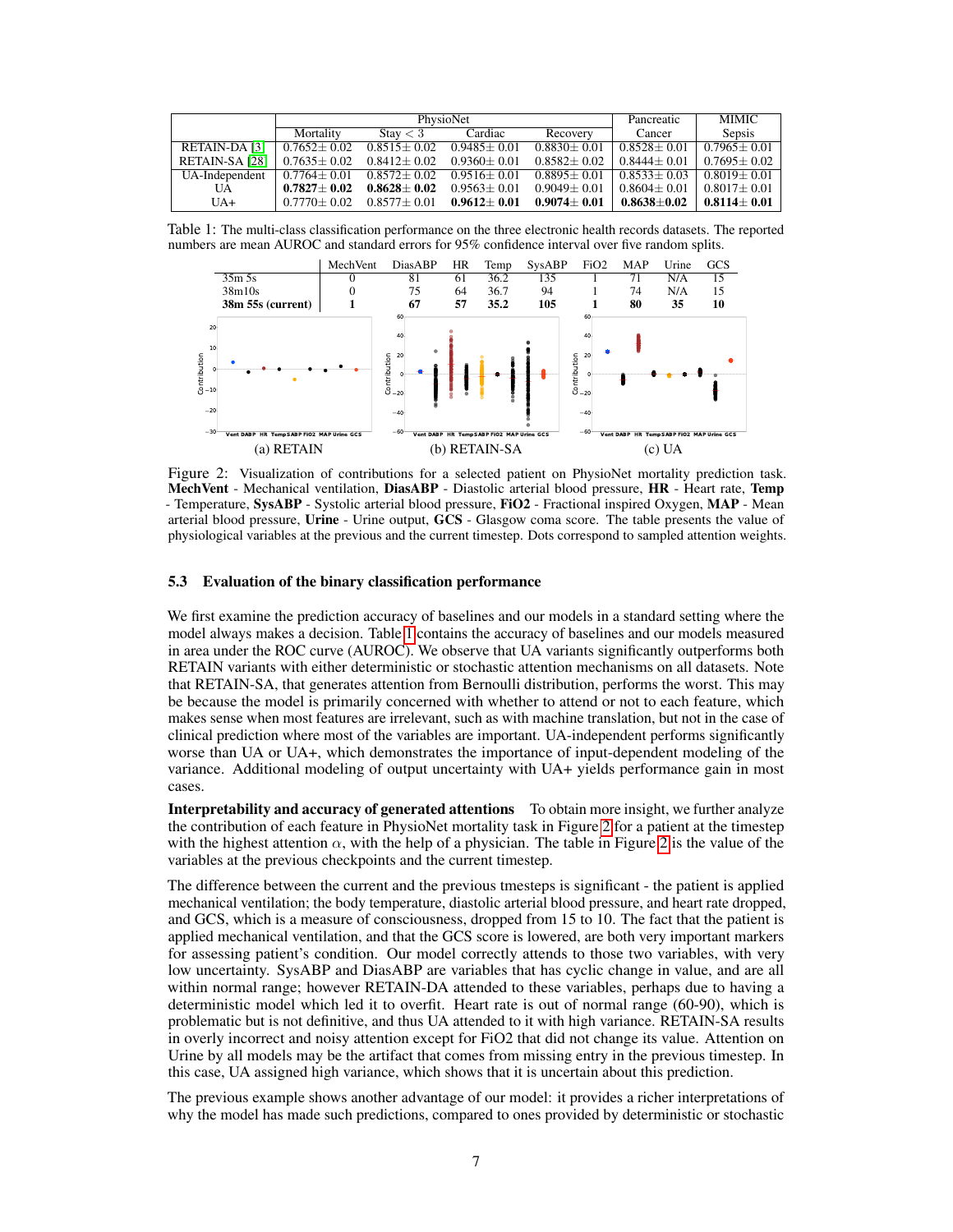|                | PhysioNet                                  |                 |                                                 | Pancreatic                      | <b>MIMIC</b>    |                 |
|----------------|--------------------------------------------|-----------------|-------------------------------------------------|---------------------------------|-----------------|-----------------|
|                | Mortality                                  | Stay $<$ 3      | Cardiac                                         | Recovery                        | Cancer          | Sepsis          |
| RETAIN-DA [3]  | $7.23 \pm 0.56$                            |                 | $2.04 \pm 0.56$ 5.70 $\pm$ 1.56 4.89 $\pm$ 0.97 |                                 | $5.45 \pm 0.79$ | $3.05 \pm 0.56$ |
| RETAIN-SA [28] | $7.70 \pm 0.60$                            | $3.77 \pm 0.07$ | $8.82 \pm 0.64$                                 | $5.39 \pm 0.80$                 | $9.69 \pm 3.90$ | $5.75 \pm 0.29$ |
| UA-Independent | $\overline{5.03 \pm 0.94}$ 2.74 $\pm$ 1.44 |                 |                                                 | $3.55 \pm 0.56$ $4.87 \pm 1.46$ | $4.51 \pm 0.72$ | $2.04 + 0.62$   |
| UA             | $4.22 \pm 0.82$                            | $1.43 \pm 0.53$ | $3.33 \pm 0.96$                                 | $4.46 \pm 0.73$                 | $3.61 \pm 0.55$ | $1.78\pm0.41$   |
| $UA+$          | $4.41 + 0.52$                              |                 | $1.68 \pm 0.16$ $2.66 \pm 0.16$                 | $3.98 \pm 0.59$                 | $3.22 \pm 0.69$ | $2.04 \pm 0.62$ |

<span id="page-7-1"></span>Table 3: Mean Expected Calibration Error (ECE) of various attention models over 5 random splits.



<span id="page-7-3"></span>function of the ratio of correct predictions for all datasets.

model without input-dependent modeling of uncertainty. This additional information can be taken account by clinicians when making diagnosis, and thus can help with prediction reliability.

We further compared UA against RETAIN-DA for accuracy of the attentions, using variables selected meaningful by clinicians as ground truth labels (avg. 132 variables per record), from EHRs for a male and a female patient randomly selected from 10 age groups (40s-80s), on PhysioNet-Mortality. We observe that UA generates accurate interpretations that better comply with clinicians' intepretations (Table [2\)](#page-7-0).

|     | Sensitivity | Specificity |
|-----|-------------|-------------|
| DA  | 75%         | 68%         |
| UA. | 87%         |             |

<span id="page-7-0"></span>Table 2: Percentage of features selected from each model that match the features selected by the clinicians.

#### 5.4 Evaluation of prediction reliability

Another important goal that we aimed to achieve with the modeling of uncertainty in the attention is achieving high reliability in prediction. Prediction reliability is orthogonal to prediction accuracy, and [\[22\]](#page-9-3) showed that state-of-the-art deep networks are not reliable as they are not well-calibrated to correlate model confidence with model strength. Thus, to demonstrate the reliability of our uncertainty-aware attention, we evaluate it for the uncertainty calibration performance against baseline attention models in Table [3,](#page-7-1) using Expected Calibration Errors (ECE) [\[22\]](#page-9-3) (Eq. [\(8\)](#page-4-0)). UA and UA+ are significantly better calibrated than RETAIN-DA, RETAIN-SA as well as UA-independent, which shows that independent modeling of variance is essential in obtaining well-calibrated uncertanties.

**Prediction with "I don't know" option** We further evaluate the reliability of our predictive model by allowing it to say I don't know (IDK), where the model can refrain from making a hard decision of yes or no when it is uncertain about its prediction. This ability to defer decision is crucial for predictive tasks in clinical environments, since those deferred patient records could be given a second round examination by human clinicians to ensure safety in its decision. To this end, we measure the uncertainty of each prediction by sampling the variance of the prediction using both MC-dropout and stochastic Gaussian noise over 30 runs, and simply predict the label for the instances with standard deviation larger than some set threshold as IDK.

Note that we use RETAIN-DA with MC-Dropout [\[5\]](#page-8-7) as our baseline for this experiment, since RETAIN-DA is deterministic and cannot output uncertainty <sup>[3](#page-7-2)</sup> We report the performance of RETAIN + DA, UA, and UA+ for all tasks by plotting the ratio of incorrect predictions as a function of the ratio of correct predictions, by varying the threshold on the model confidence (See Figure [3\)](#page-7-3). We observe that both UA and UA+ output much smaller ratio of incorrect predictions at the same ratio of correct predictions compared to RETAIN + DA, by saying IDK on uncertain inputs. This suggests that our models are relatively more reliable and safer to use when making decisions for prediction tasks where incorrect predictions can lead to fatal consequences. Please see supplementary file for more results and discussions on this experiment.

<span id="page-7-2"></span><sup>&</sup>lt;sup>3</sup>RETAIN-SA is not compared since it largely underperforms all others and is not a meaningful baseline.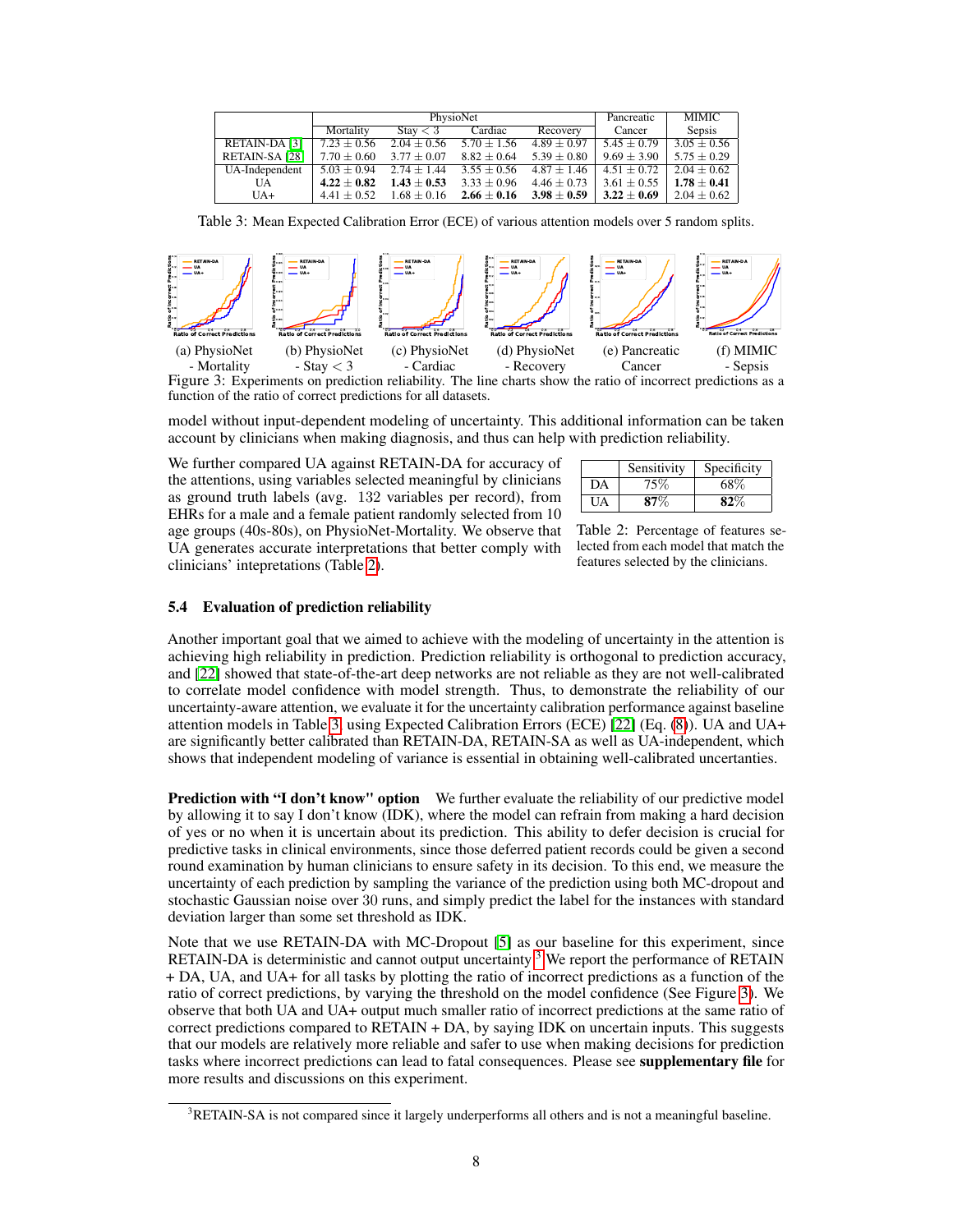# 6 Conclusion

We proposed uncertainty-aware attention mechanism, which generates attention weights following Gaussian distribution with learned mean and variance, that are decoupled and trained in input-adaptive manner. This input-adaptive noise modeling allows to capture heteroscedastic uncertainty, or the instance-specific uncertainty, which in turn yields more accurate calibration of prediction uncertainty. We trained it using variational inference and validated on eight different tasks from three electronic health records, on which it significantly outperformed the baselines and provided more accurate and richer interpretations. Further analysis of prediction reliability shows that our model is accurately calibrated and thus can defer predictions when making prediction with "I don't know" option. As future work, we plan to apply our model to tasks such as image annotation and machine translation.

## References

- <span id="page-8-13"></span>[1] M. S. Ayhan and P. Berens. Test-time Data Augmentation for Estimation of Heteroscedastic Aleatoric Uncertainty in Deep Neural Networks. *MIDL*, Mar. 2018.
- <span id="page-8-1"></span>[2] D. Bahdanau, K. Cho, and Y. Bengio. Neural machine translation by jointly learning to align and translate. *ICLR*, 2015.
- <span id="page-8-2"></span>[3] E. Choi, M. T. Bahadori, J. Sun, J. Kulas, A. Schuetz, and W. Stewart. Retain: An interpretable predictive model for healthcare using reverse time attention mechanism. In *NIPS*. 2016.
- <span id="page-8-3"></span>[4] J. Futoma, S. Hariharan, and K. A. Heller. Learning to detect sepsis with a multitask gaussian process RNN classifier. In *ICML*, 2017.
- <span id="page-8-7"></span>[5] Y. Gal and Z. Ghahramani. A Theoretically Grounded Application of Dropout in Recurrent Neural Networks. *ArXiv e-prints*, 2015.
- <span id="page-8-8"></span>[6] Y. Gal and Z. Ghahramani. Bayesian Convolutional Neural Networks with Bernoulli Approximate Variational Inference. *ArXiv e-prints*, June 2015.
- <span id="page-8-9"></span>[7] Y. Gal and Z. Ghahramani. Dropout as a bayesian approximation: Representing model uncertainty in deep learning. In *ICML*, 2016.
- <span id="page-8-10"></span>[8] Y. Gal, J. Hron, and A. Kendall. Concrete dropout. In I. Guyon, U. V. Luxburg, S. Bengio, H. Wallach, R. Fergus, S. Vishwanathan, and R. Garnett, editors, *NIPS*, 2017.
- <span id="page-8-4"></span>[9] C. Guo, G. Pleiss, Y. Sun, and K. Q. Weinberger. On calibration of modern neural networks. In *ICML*, 2017.
- <span id="page-8-0"></span>[10] K. He, X. Zhang, S. Ren, and J. Sun. Deep Residual Learning for Image Recognition. In *CVPR*, 2016.
- <span id="page-8-14"></span>[11] D. J. S. L. A. C. Ivanovitch Silva, Galan Moody and R. G. Mark. Predicting in-hospital mortality of icu patients: The physionet/computing in cardiology challenge 2012. In *In CinC*, 2012.
- <span id="page-8-15"></span>[12] A. E. Johnson, T. J. Pollard, L. Shen, L. wei H. Lehman, M. Feng, M. Ghassemi, B. Moody, P. Szolovits, L. A. Celi, and R. G. Mark. Mimic-iii, a freely accessible critical care database.
- <span id="page-8-6"></span>[13] A. Kendall, V. Badrinarayanan, and R. Cipolla. Bayesian SegNet: Model Uncertainty in Deep Convolutional Encoder-Decoder Architectures for Scene Understanding. *ArXiv e-prints*, Nov. 2015.
- <span id="page-8-5"></span>[14] A. Kendall and Y. Gal. What Uncertainties Do We Need in Bayesian Deep Learning for Computer Vision? In *NIPS*, 2017.
- <span id="page-8-16"></span>[15] D. P. Kingma and J. Ba. Adam: A method for stochastic optimization. *CoRR*, abs/1412.6980, 2014.
- <span id="page-8-11"></span>[16] D. P. Kingma, T. Salimans, and M. Welling. Variational Dropout and the Local Reparameterization Trick. *ArXiv e-prints*, June 2015.
- <span id="page-8-12"></span>[17] D. P. Kingma and M. Welling. Auto encoding variational bayes. In *ICLR*. 2014.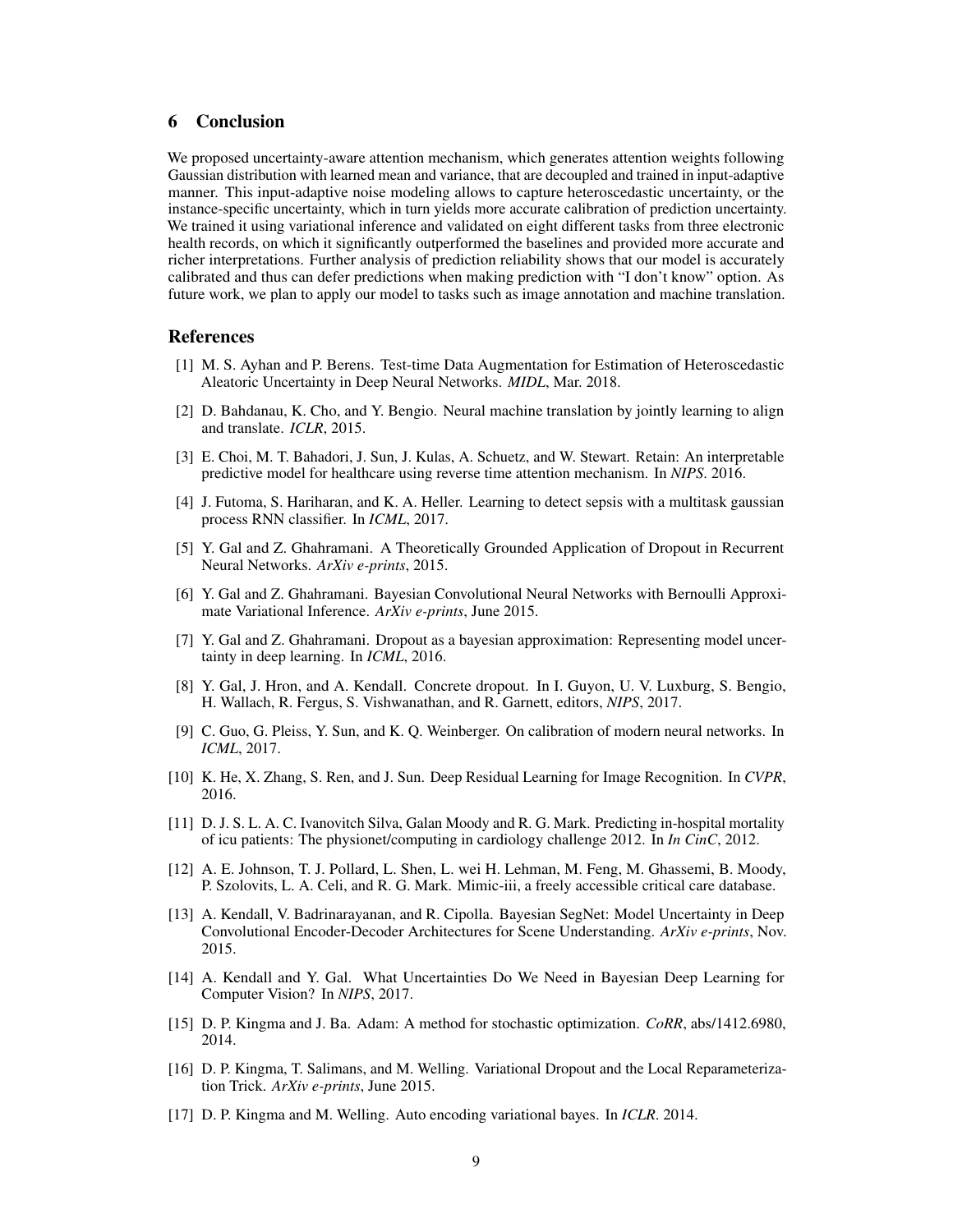- <span id="page-9-0"></span>[18] A. Krizhevsky, I. Sutskever, and G. E. Hinton. ImageNet Classification with Deep Convolutional Neural Networks. In *NIPS*, 2012.
- <span id="page-9-1"></span>[19] B. Lakshminarayanan, A. Pritzel, and C. Blundell. Simple and scalable predictive uncertainty estimation using deep ensembles. In *NIPS*, pages 6405–6416, 2017.
- <span id="page-9-10"></span>[20] S. M, D. CS, S. C, and et al. The third international consensus definitions for sepsis and septic shock (sepsis-3). In *JAMA*, 2016.
- <span id="page-9-6"></span>[21] C. J. Maddison, A. Mnih, and Y. Whye Teh. The Concrete Distribution: A Continuous Relaxation of Discrete Random Variables. *ArXiv e-prints*, Nov. 2016.
- <span id="page-9-3"></span>[22] M. P. Naeini, G. F. Cooper, and M. Hauskrecht. Obtaining well calibrated probabilities using bayesian binning. In *AAAI*, 2015.
- <span id="page-9-11"></span>[23] S. Purushotham, C. Meng, Z. Che, and Y. Liu. Benchmark of deep learning models on large healthcare MIMIC datasets. In *CoRR*, 2017.
- <span id="page-9-8"></span>[24] K. Sohn, H. Lee, and X. Yan. Learning structured output representation using deep conditional generative models. In *NIPS*. 2015.
- <span id="page-9-5"></span>[25] N. Srivastava, G. Hinton, A. Krizhevsky, I. Sutskever, and R. Salakhutdinov. Dropout: A simple way to prevent neural networks from overfitting. *Journal of Machine Learning Research*, 15:1929–1958, 2014.
- <span id="page-9-7"></span>[26] S. Sukhbaatar, A. Szlam, J. Weston, and R. Fergus. End-to-end memory networks. In *NIPS*, 2015.
- <span id="page-9-9"></span>[27] J. van der Westhuizen and J. Lasenby. Bayesian LSTMs in medicine. *ArXiv e-prints*, June 2017.
- <span id="page-9-2"></span>[28] K. Xu, J. L. Ba, R. Kiros, K. Cho, A. Courville, R. Salakhutdinov, R. S. Zemel, and Y. Bengio. Show, attend and tell: Neural image caption generation with visual attention. In *ICML*, 2015.
- <span id="page-9-4"></span>[29] L. Zhu and N. Laptev. Deep and Confident Prediction for Time Series at Uber. *ArXiv e-prints*, Sept. 2017.

### A Detailed Description of Datasets and Experimental Setup

#### A.1 Datasets

MIMIC3-Sepsis We calculated Sepsis-related Organ Failure Assessment Score(SOFA) [\[20\]](#page-9-10) for each patient to determine the onset of sepsis: if SOFA score increases by 2 points or more within the time window, we label the patient as positive. We set the time window as 72 hours, since the current guideline of American Medical Association considers the specified period of suspected infection on sepsis as 48 hours before and up to 24 hours after the onset of sepsis [\[20\]](#page-9-10). The overal rate of septic patients is 16.07%. Table [C](#page-11-0) describes feature information in details. We selected features under the guidelines of physicians and, for urine outputs, we adopted the similar approach to the recent work [\[23\]](#page-9-11): we sum the variables representing urine.

**Pancreatic Cancer** This datasets is a subset of electronic healthcare records-based database from healthcare organization, consisting of around 1.5 million records. The database contains demographic information including medical aid beneficiaries, treatmenet information, disease histories, and drug prescription records. In total, 34 features regarding vital signs, social and behavioral factors, medical history, and general information, were extracted from the database over 12 years. Total cholesterol level and fasting glucose levle were sampled after overnight fasting and systolic blood pressure and diastolic blood pressure were checked through medical examinations. Also, there were several questionnaires that are designed to identify social and behavioral risk factors, such as smoking habit, alcohol consumption, and time spent on excercise. Individual medical history was followed with drug perscription history and clinical codes of the 10th revision of the International Classification of Diseases (ICD-10). We determined patients with pancreatic cancer by identifying ICD code, C25, on examination and treatment records. On the labeling process, we exclude those who had previous pancreatic cancer-related treatment records as well as pre-existing medical history of pancreatic cancer. Table [7](#page-13-0) describes feature information in details.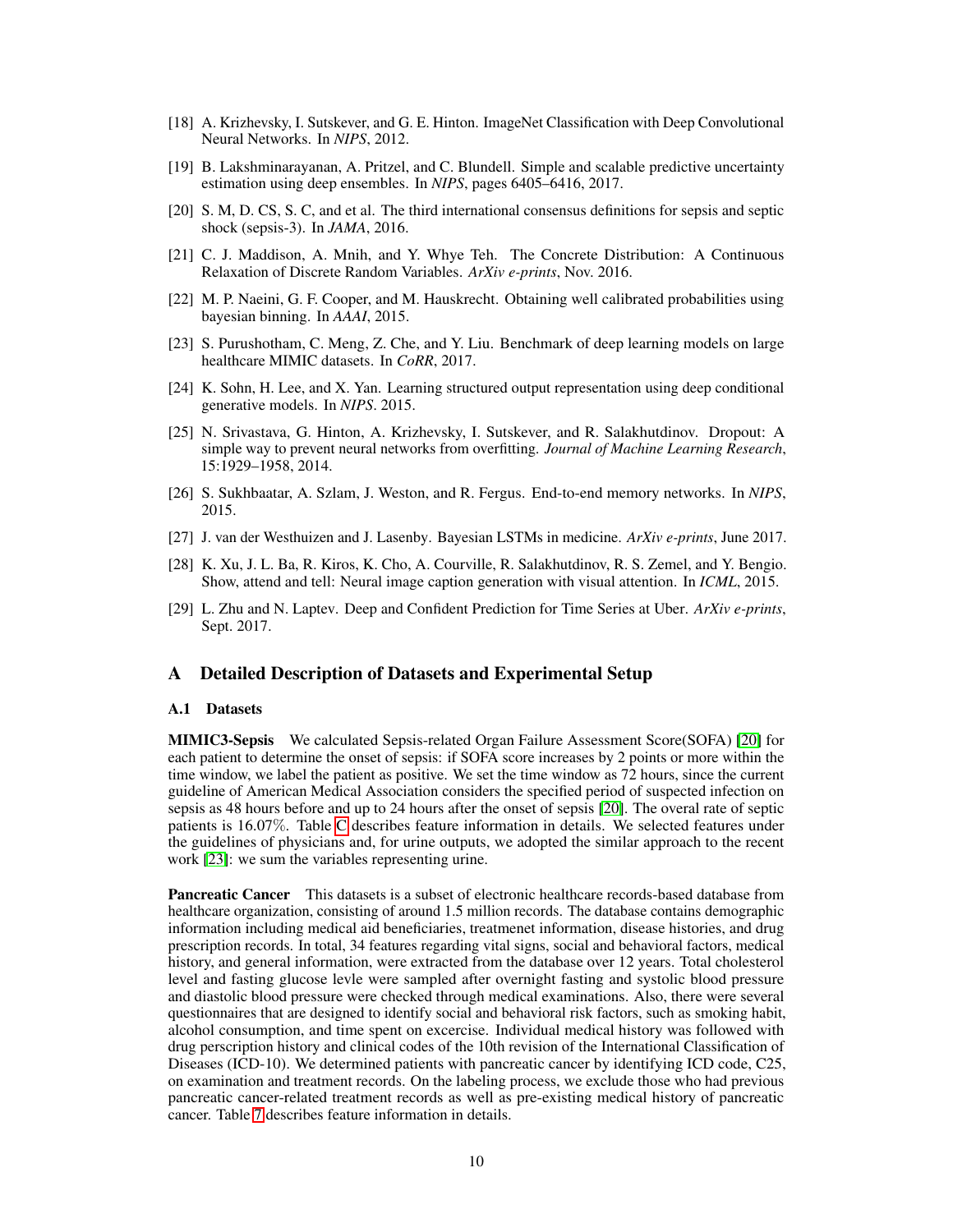

Figure 4: Uncertainty over prediction strength on PhysioNet Challenge dataset. For all models, we measured the prediction uncertainty by using MC-dropout with 30 samples.

#### A.2 Configuration and Parameters

We trained all the models using Adam [\[15\]](#page-8-16) optimizer with dropout regularization. We set the maximum iteration for Adam optimizer as 100, 000, and for other hyperparameters, we searched for the optimal values by cross-validation, within predefined ranges as follows: Mini batch size: {32, 64, 128, 256}, learning rate: {0.01, 0.001, 0.0001}, *L-2* regularization:  $\{0.02, 0.002, 0.0002, 0.0004\}$ , and dropout rate  $\{0.1, 0.15, 0.2, 0.25, 0.3, 0.4, 0.5\}$ .

## B Benefits of Input-adaptive Uncertainty Modeling

We conducted experiments to show the benefits of input-adaptive noise on PhysioNet-Mortality dataset. First, we intentionally corrupted the distribution of original dataset with Gaussian noise. The result shows that UA and UA+ outperform RETAIN in classification performance. Especially, when comparing measured attention weights on noisy features, UA captures 86% of noisy features, while RETAIN captures only 59% with a threshold of attention weight, 0.01. For the second experiment, we intentionally increased the original missing rate by 5%, from 92% to 97%, to simulate low-quality samples. As a result, UA and UA+ models outperform RETAIN in classification performance.

|                  | Gaussian Noise | 97% Missing Rate |
|------------------|----------------|------------------|
| <b>RETAIN-DA</b> | 0.7692         | 0.7129           |
| UА               | 0.7868         | 0.7372           |
| $\overline{I}A+$ | 0.7864         | 0.7643           |

Table 4: Classification performance of RETAIN and uncertainty-aware attention models on PhysioNet-Mortality dataset. The reported numbers are AUROC.

# C Prediction with "I Don't Know" Decision

We analyzed the predictions for PhysioNet-Mortality to address how many of the IDK predictions would have been false positives, false negatives, or true positives. The result shows that, when correct prediction rate becomes 0.7, UA mainly filters out more false negative cases, while RETAIN filters out more false positive cases. This is a promising result since preventing type II error is critical for healthcare applications.

In Figure [5,](#page-11-0) we observe that both UA and UA+ are more likely to say IDK rather than make incorrect predictions when compared against RETAIN + MC Dropout model, which suggests that they are relatively more reliable, and safer to use for making clinical decisions where incorrect predictions can lead to fatal consequences. For instance, on sepsis prediction task, UA+ made incorrect prediction only on 0.17% of the instances (0.80% for UA) while avoiding 29.83% of potentially incorrect predictions based on uncertainty, when correct prediction rate becomes 0.7.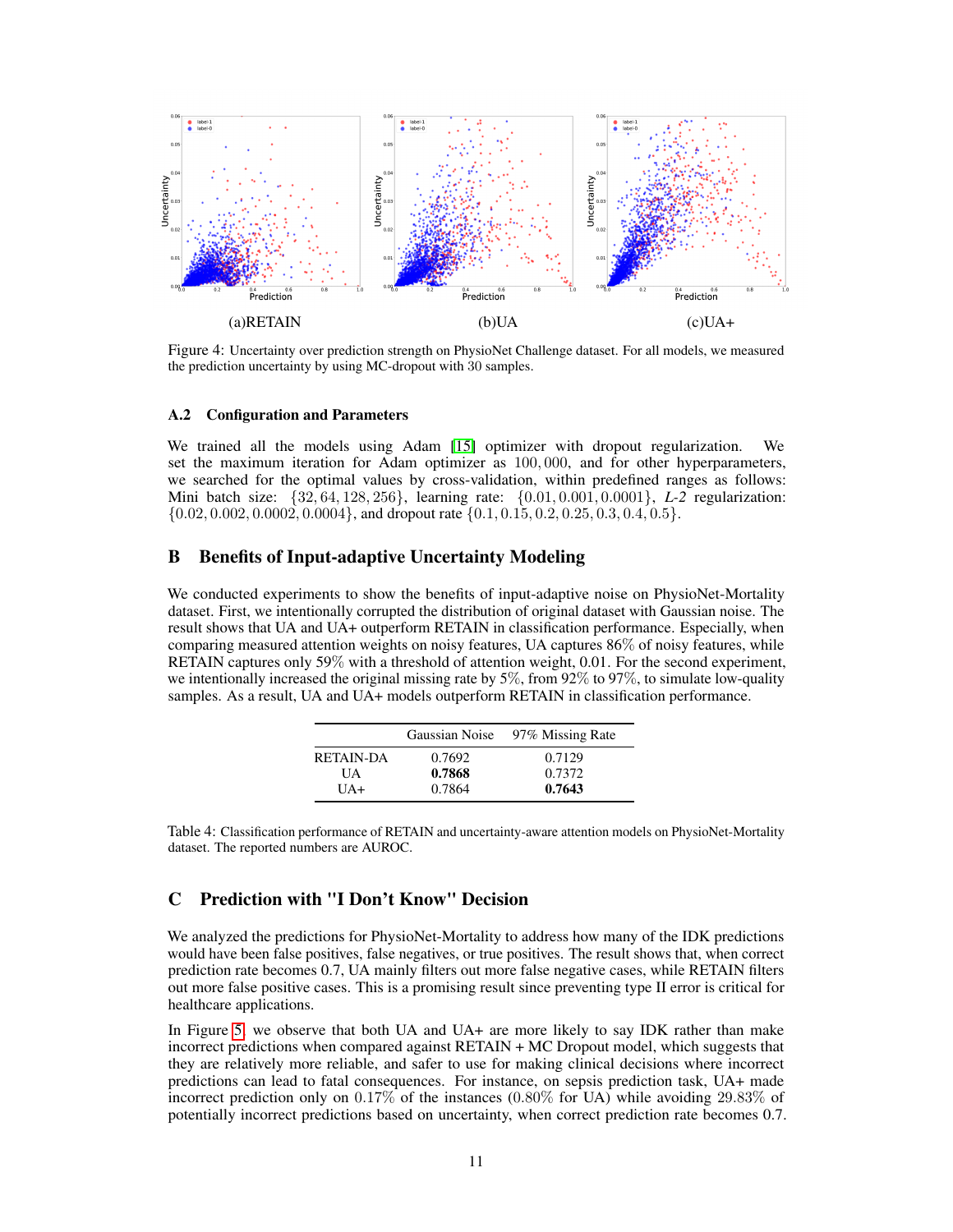|                  |    | False Positive False Negative True Positive |    |
|------------------|----|---------------------------------------------|----|
| <b>RETAIN-DA</b> | 14 | 14                                          |    |
| UA               |    | 22                                          | 10 |
| $IJA+$           |    |                                             |    |

Table 5: Number of false positives, false negatives, and true positives in IDK holder on PhysioNet-Mortality dataset.



<span id="page-11-0"></span>Figure 5: Experiments on prediction reliability. The stacked bar charts show the ratio of IDK and incorrect predictions, when correct prediction becomes 0.7.

On the other hand, RETAIN + MC Dropout predicted incorrectly on  $2.51\%$  of the instances with 27.68% IDK predictions. Considering the consequences that follow an incorrect prediction of sepsis, this is a significant difference. Furthermore, for pancreatic cancer prediction task, our model made 14.32% incorrect predictions with 15.68% IDK decisions, while RETAIN + MC Dropout made incorrect prediction on 17.54% of instances with 12.46% IDK decisions. This difference is significant considering the severe consequences an incorrect cancer prediction has on the patient.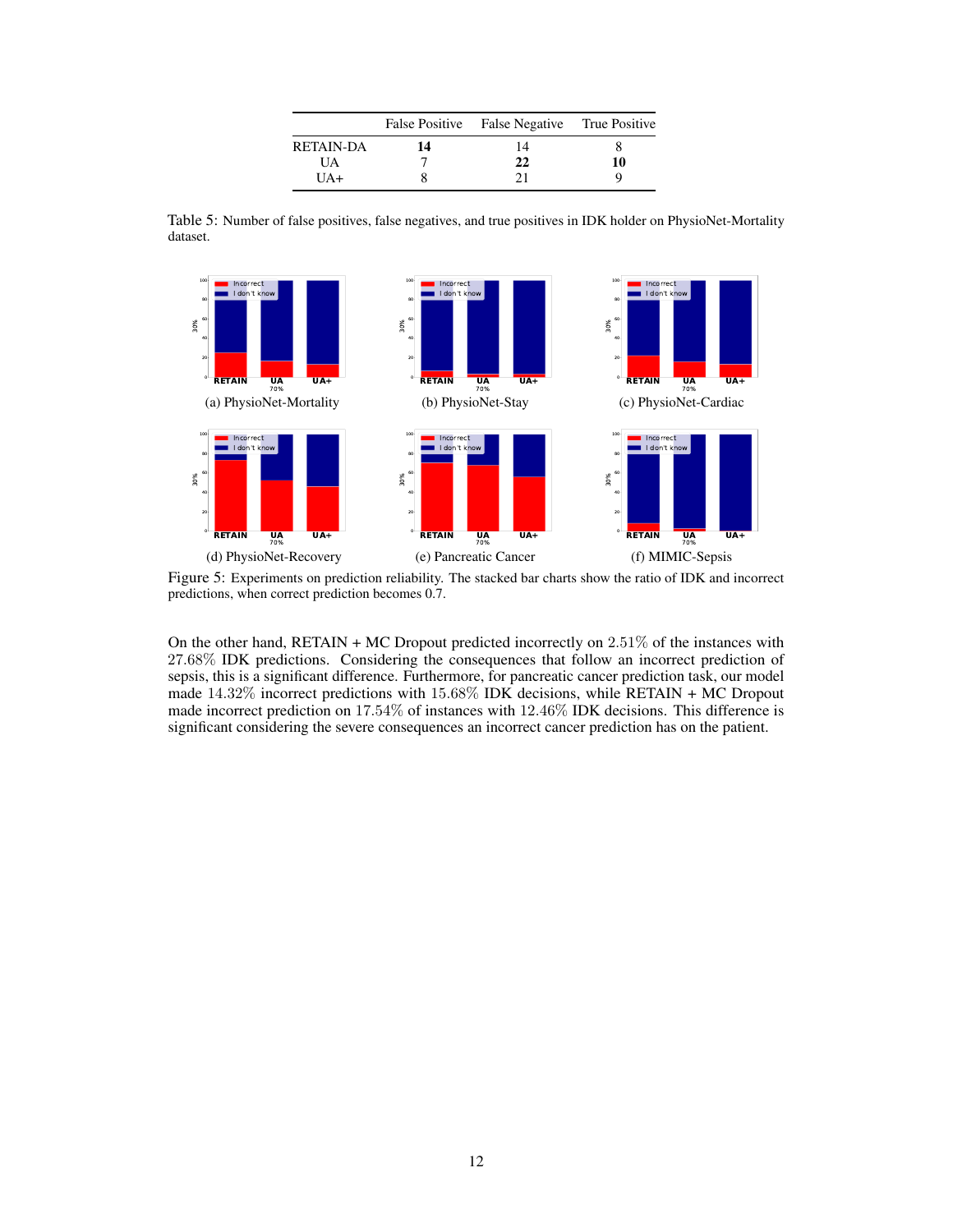| intime<br>N/A<br>Age<br>dob<br>211<br><b>Heart Rate</b><br>Heart rate<br>22045<br><b>Heart Rate</b><br>223835<br><b>Inspired O2 Fraction</b><br>3420<br>FiO <sub>2</sub><br>FiO <sub>2</sub><br>3422<br>FiO <sub>2</sub> [Meas]<br>190<br>FiO <sub>2</sub> set<br>676<br>Temperature C<br>678<br>Temperature F<br>Temperature<br>223761<br>Temperature Fahrenheit<br>223762<br><b>Temperature Celsius</b><br>Arterial BP[Systolic]<br>51<br>442<br>Manual BP[Systolic]<br>455<br>NBP[Systolic]<br>Systolic Blood Pressure<br>Arterial BP #2 [Systolic]<br>6701<br>Non Invasive Blood Pressure[systolic]<br>220179<br>220050<br>Arterial Blood Pressure[systolic]<br><b>Arterial BP[Diastolic]</b><br>8368<br>8440<br>Manual BP[Diastolic]<br>NBP[Diastolic]<br>8441<br>Diastolic Blood Pressure<br>Arterial BP #2[Diastolic]<br>8555<br>Non Invasive Blood Pressure[Diastolic]<br>220051<br>Arterial Blood Pressure[Diastolic]<br>220180<br>$\overline{PO2}$<br>50821<br>PaO <sub>2</sub><br>Oxygen<br>50816<br>Verbal Response<br><b>GCS</b> - Verbal Response<br>223900<br><b>GCS</b> - Motor Response<br><b>Motor Response</b><br>223901<br>GCS - Eye Opening<br>220739<br><b>Eye Opening</b><br><b>Urea Nitrogen</b><br>Serum Urea Nitrogen Level<br>51006<br>Sodium Level<br>Sodium Whole Blood<br>950824<br><b>WBC Count</b><br>51300<br>White Blood Cells Count<br>White Blood Cells<br>51301<br>Urine Out Foley<br>40055<br>Urine<br>43175<br>Urine Out Void<br>40069<br>Urine Out Condom Cath<br>40094<br>Urine Out Suprapubic<br>40715<br>Urine Out IleoConduit<br>40473<br>40085<br>Urine Out Incontinent<br>40057<br>Urine Out Rt Nephrostomy<br>Urine Out Lt Nephrostomy<br>40056<br>Urine Out Other<br>40405<br>40428<br>Urine Out Straight Cath<br>40086<br>Orine Out Incontinent<br>40096<br>Urine Out Ureteral Stent $#1$<br>Urine Output<br>40651<br>Urine Out Ureteral Stent #2<br>Foley<br>226559<br>Void<br>226560<br>226561<br>Condom Cath<br>226584<br>Ileoconduit<br>226563<br>Suprapubic<br>R Nephrostomy<br>226564<br>226565<br>L Nephrostomy<br>226567<br><b>Straight Cath</b> | <b>Features</b> | Item-ID | <b>Name of Item</b> |
|-----------------------------------------------------------------------------------------------------------------------------------------------------------------------------------------------------------------------------------------------------------------------------------------------------------------------------------------------------------------------------------------------------------------------------------------------------------------------------------------------------------------------------------------------------------------------------------------------------------------------------------------------------------------------------------------------------------------------------------------------------------------------------------------------------------------------------------------------------------------------------------------------------------------------------------------------------------------------------------------------------------------------------------------------------------------------------------------------------------------------------------------------------------------------------------------------------------------------------------------------------------------------------------------------------------------------------------------------------------------------------------------------------------------------------------------------------------------------------------------------------------------------------------------------------------------------------------------------------------------------------------------------------------------------------------------------------------------------------------------------------------------------------------------------------------------------------------------------------------------------------------------------------------------------------------------------------------------------------------------------------------------------------------------------------------------------------------------------------------|-----------------|---------|---------------------|
|                                                                                                                                                                                                                                                                                                                                                                                                                                                                                                                                                                                                                                                                                                                                                                                                                                                                                                                                                                                                                                                                                                                                                                                                                                                                                                                                                                                                                                                                                                                                                                                                                                                                                                                                                                                                                                                                                                                                                                                                                                                                                                           |                 |         |                     |
|                                                                                                                                                                                                                                                                                                                                                                                                                                                                                                                                                                                                                                                                                                                                                                                                                                                                                                                                                                                                                                                                                                                                                                                                                                                                                                                                                                                                                                                                                                                                                                                                                                                                                                                                                                                                                                                                                                                                                                                                                                                                                                           |                 |         |                     |
|                                                                                                                                                                                                                                                                                                                                                                                                                                                                                                                                                                                                                                                                                                                                                                                                                                                                                                                                                                                                                                                                                                                                                                                                                                                                                                                                                                                                                                                                                                                                                                                                                                                                                                                                                                                                                                                                                                                                                                                                                                                                                                           |                 |         |                     |
|                                                                                                                                                                                                                                                                                                                                                                                                                                                                                                                                                                                                                                                                                                                                                                                                                                                                                                                                                                                                                                                                                                                                                                                                                                                                                                                                                                                                                                                                                                                                                                                                                                                                                                                                                                                                                                                                                                                                                                                                                                                                                                           |                 |         |                     |
|                                                                                                                                                                                                                                                                                                                                                                                                                                                                                                                                                                                                                                                                                                                                                                                                                                                                                                                                                                                                                                                                                                                                                                                                                                                                                                                                                                                                                                                                                                                                                                                                                                                                                                                                                                                                                                                                                                                                                                                                                                                                                                           |                 |         |                     |
|                                                                                                                                                                                                                                                                                                                                                                                                                                                                                                                                                                                                                                                                                                                                                                                                                                                                                                                                                                                                                                                                                                                                                                                                                                                                                                                                                                                                                                                                                                                                                                                                                                                                                                                                                                                                                                                                                                                                                                                                                                                                                                           |                 |         |                     |
|                                                                                                                                                                                                                                                                                                                                                                                                                                                                                                                                                                                                                                                                                                                                                                                                                                                                                                                                                                                                                                                                                                                                                                                                                                                                                                                                                                                                                                                                                                                                                                                                                                                                                                                                                                                                                                                                                                                                                                                                                                                                                                           |                 |         |                     |
|                                                                                                                                                                                                                                                                                                                                                                                                                                                                                                                                                                                                                                                                                                                                                                                                                                                                                                                                                                                                                                                                                                                                                                                                                                                                                                                                                                                                                                                                                                                                                                                                                                                                                                                                                                                                                                                                                                                                                                                                                                                                                                           |                 |         |                     |
|                                                                                                                                                                                                                                                                                                                                                                                                                                                                                                                                                                                                                                                                                                                                                                                                                                                                                                                                                                                                                                                                                                                                                                                                                                                                                                                                                                                                                                                                                                                                                                                                                                                                                                                                                                                                                                                                                                                                                                                                                                                                                                           |                 |         |                     |
|                                                                                                                                                                                                                                                                                                                                                                                                                                                                                                                                                                                                                                                                                                                                                                                                                                                                                                                                                                                                                                                                                                                                                                                                                                                                                                                                                                                                                                                                                                                                                                                                                                                                                                                                                                                                                                                                                                                                                                                                                                                                                                           |                 |         |                     |
|                                                                                                                                                                                                                                                                                                                                                                                                                                                                                                                                                                                                                                                                                                                                                                                                                                                                                                                                                                                                                                                                                                                                                                                                                                                                                                                                                                                                                                                                                                                                                                                                                                                                                                                                                                                                                                                                                                                                                                                                                                                                                                           |                 |         |                     |
|                                                                                                                                                                                                                                                                                                                                                                                                                                                                                                                                                                                                                                                                                                                                                                                                                                                                                                                                                                                                                                                                                                                                                                                                                                                                                                                                                                                                                                                                                                                                                                                                                                                                                                                                                                                                                                                                                                                                                                                                                                                                                                           |                 |         |                     |
|                                                                                                                                                                                                                                                                                                                                                                                                                                                                                                                                                                                                                                                                                                                                                                                                                                                                                                                                                                                                                                                                                                                                                                                                                                                                                                                                                                                                                                                                                                                                                                                                                                                                                                                                                                                                                                                                                                                                                                                                                                                                                                           |                 |         |                     |
|                                                                                                                                                                                                                                                                                                                                                                                                                                                                                                                                                                                                                                                                                                                                                                                                                                                                                                                                                                                                                                                                                                                                                                                                                                                                                                                                                                                                                                                                                                                                                                                                                                                                                                                                                                                                                                                                                                                                                                                                                                                                                                           |                 |         |                     |
|                                                                                                                                                                                                                                                                                                                                                                                                                                                                                                                                                                                                                                                                                                                                                                                                                                                                                                                                                                                                                                                                                                                                                                                                                                                                                                                                                                                                                                                                                                                                                                                                                                                                                                                                                                                                                                                                                                                                                                                                                                                                                                           |                 |         |                     |
|                                                                                                                                                                                                                                                                                                                                                                                                                                                                                                                                                                                                                                                                                                                                                                                                                                                                                                                                                                                                                                                                                                                                                                                                                                                                                                                                                                                                                                                                                                                                                                                                                                                                                                                                                                                                                                                                                                                                                                                                                                                                                                           |                 |         |                     |
|                                                                                                                                                                                                                                                                                                                                                                                                                                                                                                                                                                                                                                                                                                                                                                                                                                                                                                                                                                                                                                                                                                                                                                                                                                                                                                                                                                                                                                                                                                                                                                                                                                                                                                                                                                                                                                                                                                                                                                                                                                                                                                           |                 |         |                     |
|                                                                                                                                                                                                                                                                                                                                                                                                                                                                                                                                                                                                                                                                                                                                                                                                                                                                                                                                                                                                                                                                                                                                                                                                                                                                                                                                                                                                                                                                                                                                                                                                                                                                                                                                                                                                                                                                                                                                                                                                                                                                                                           |                 |         |                     |
|                                                                                                                                                                                                                                                                                                                                                                                                                                                                                                                                                                                                                                                                                                                                                                                                                                                                                                                                                                                                                                                                                                                                                                                                                                                                                                                                                                                                                                                                                                                                                                                                                                                                                                                                                                                                                                                                                                                                                                                                                                                                                                           |                 |         |                     |
|                                                                                                                                                                                                                                                                                                                                                                                                                                                                                                                                                                                                                                                                                                                                                                                                                                                                                                                                                                                                                                                                                                                                                                                                                                                                                                                                                                                                                                                                                                                                                                                                                                                                                                                                                                                                                                                                                                                                                                                                                                                                                                           |                 |         |                     |
|                                                                                                                                                                                                                                                                                                                                                                                                                                                                                                                                                                                                                                                                                                                                                                                                                                                                                                                                                                                                                                                                                                                                                                                                                                                                                                                                                                                                                                                                                                                                                                                                                                                                                                                                                                                                                                                                                                                                                                                                                                                                                                           |                 |         |                     |
|                                                                                                                                                                                                                                                                                                                                                                                                                                                                                                                                                                                                                                                                                                                                                                                                                                                                                                                                                                                                                                                                                                                                                                                                                                                                                                                                                                                                                                                                                                                                                                                                                                                                                                                                                                                                                                                                                                                                                                                                                                                                                                           |                 |         |                     |
|                                                                                                                                                                                                                                                                                                                                                                                                                                                                                                                                                                                                                                                                                                                                                                                                                                                                                                                                                                                                                                                                                                                                                                                                                                                                                                                                                                                                                                                                                                                                                                                                                                                                                                                                                                                                                                                                                                                                                                                                                                                                                                           |                 |         |                     |
|                                                                                                                                                                                                                                                                                                                                                                                                                                                                                                                                                                                                                                                                                                                                                                                                                                                                                                                                                                                                                                                                                                                                                                                                                                                                                                                                                                                                                                                                                                                                                                                                                                                                                                                                                                                                                                                                                                                                                                                                                                                                                                           |                 |         |                     |
|                                                                                                                                                                                                                                                                                                                                                                                                                                                                                                                                                                                                                                                                                                                                                                                                                                                                                                                                                                                                                                                                                                                                                                                                                                                                                                                                                                                                                                                                                                                                                                                                                                                                                                                                                                                                                                                                                                                                                                                                                                                                                                           |                 |         |                     |
|                                                                                                                                                                                                                                                                                                                                                                                                                                                                                                                                                                                                                                                                                                                                                                                                                                                                                                                                                                                                                                                                                                                                                                                                                                                                                                                                                                                                                                                                                                                                                                                                                                                                                                                                                                                                                                                                                                                                                                                                                                                                                                           |                 |         |                     |
|                                                                                                                                                                                                                                                                                                                                                                                                                                                                                                                                                                                                                                                                                                                                                                                                                                                                                                                                                                                                                                                                                                                                                                                                                                                                                                                                                                                                                                                                                                                                                                                                                                                                                                                                                                                                                                                                                                                                                                                                                                                                                                           |                 |         |                     |
|                                                                                                                                                                                                                                                                                                                                                                                                                                                                                                                                                                                                                                                                                                                                                                                                                                                                                                                                                                                                                                                                                                                                                                                                                                                                                                                                                                                                                                                                                                                                                                                                                                                                                                                                                                                                                                                                                                                                                                                                                                                                                                           |                 |         |                     |
|                                                                                                                                                                                                                                                                                                                                                                                                                                                                                                                                                                                                                                                                                                                                                                                                                                                                                                                                                                                                                                                                                                                                                                                                                                                                                                                                                                                                                                                                                                                                                                                                                                                                                                                                                                                                                                                                                                                                                                                                                                                                                                           |                 |         |                     |
|                                                                                                                                                                                                                                                                                                                                                                                                                                                                                                                                                                                                                                                                                                                                                                                                                                                                                                                                                                                                                                                                                                                                                                                                                                                                                                                                                                                                                                                                                                                                                                                                                                                                                                                                                                                                                                                                                                                                                                                                                                                                                                           |                 |         |                     |
|                                                                                                                                                                                                                                                                                                                                                                                                                                                                                                                                                                                                                                                                                                                                                                                                                                                                                                                                                                                                                                                                                                                                                                                                                                                                                                                                                                                                                                                                                                                                                                                                                                                                                                                                                                                                                                                                                                                                                                                                                                                                                                           |                 |         |                     |
|                                                                                                                                                                                                                                                                                                                                                                                                                                                                                                                                                                                                                                                                                                                                                                                                                                                                                                                                                                                                                                                                                                                                                                                                                                                                                                                                                                                                                                                                                                                                                                                                                                                                                                                                                                                                                                                                                                                                                                                                                                                                                                           |                 |         |                     |
|                                                                                                                                                                                                                                                                                                                                                                                                                                                                                                                                                                                                                                                                                                                                                                                                                                                                                                                                                                                                                                                                                                                                                                                                                                                                                                                                                                                                                                                                                                                                                                                                                                                                                                                                                                                                                                                                                                                                                                                                                                                                                                           |                 |         |                     |
|                                                                                                                                                                                                                                                                                                                                                                                                                                                                                                                                                                                                                                                                                                                                                                                                                                                                                                                                                                                                                                                                                                                                                                                                                                                                                                                                                                                                                                                                                                                                                                                                                                                                                                                                                                                                                                                                                                                                                                                                                                                                                                           |                 |         |                     |
|                                                                                                                                                                                                                                                                                                                                                                                                                                                                                                                                                                                                                                                                                                                                                                                                                                                                                                                                                                                                                                                                                                                                                                                                                                                                                                                                                                                                                                                                                                                                                                                                                                                                                                                                                                                                                                                                                                                                                                                                                                                                                                           |                 |         |                     |
|                                                                                                                                                                                                                                                                                                                                                                                                                                                                                                                                                                                                                                                                                                                                                                                                                                                                                                                                                                                                                                                                                                                                                                                                                                                                                                                                                                                                                                                                                                                                                                                                                                                                                                                                                                                                                                                                                                                                                                                                                                                                                                           |                 |         |                     |
|                                                                                                                                                                                                                                                                                                                                                                                                                                                                                                                                                                                                                                                                                                                                                                                                                                                                                                                                                                                                                                                                                                                                                                                                                                                                                                                                                                                                                                                                                                                                                                                                                                                                                                                                                                                                                                                                                                                                                                                                                                                                                                           |                 |         |                     |
|                                                                                                                                                                                                                                                                                                                                                                                                                                                                                                                                                                                                                                                                                                                                                                                                                                                                                                                                                                                                                                                                                                                                                                                                                                                                                                                                                                                                                                                                                                                                                                                                                                                                                                                                                                                                                                                                                                                                                                                                                                                                                                           |                 |         |                     |
|                                                                                                                                                                                                                                                                                                                                                                                                                                                                                                                                                                                                                                                                                                                                                                                                                                                                                                                                                                                                                                                                                                                                                                                                                                                                                                                                                                                                                                                                                                                                                                                                                                                                                                                                                                                                                                                                                                                                                                                                                                                                                                           |                 |         |                     |
|                                                                                                                                                                                                                                                                                                                                                                                                                                                                                                                                                                                                                                                                                                                                                                                                                                                                                                                                                                                                                                                                                                                                                                                                                                                                                                                                                                                                                                                                                                                                                                                                                                                                                                                                                                                                                                                                                                                                                                                                                                                                                                           |                 |         |                     |
|                                                                                                                                                                                                                                                                                                                                                                                                                                                                                                                                                                                                                                                                                                                                                                                                                                                                                                                                                                                                                                                                                                                                                                                                                                                                                                                                                                                                                                                                                                                                                                                                                                                                                                                                                                                                                                                                                                                                                                                                                                                                                                           |                 |         |                     |
|                                                                                                                                                                                                                                                                                                                                                                                                                                                                                                                                                                                                                                                                                                                                                                                                                                                                                                                                                                                                                                                                                                                                                                                                                                                                                                                                                                                                                                                                                                                                                                                                                                                                                                                                                                                                                                                                                                                                                                                                                                                                                                           |                 |         |                     |
|                                                                                                                                                                                                                                                                                                                                                                                                                                                                                                                                                                                                                                                                                                                                                                                                                                                                                                                                                                                                                                                                                                                                                                                                                                                                                                                                                                                                                                                                                                                                                                                                                                                                                                                                                                                                                                                                                                                                                                                                                                                                                                           |                 |         |                     |
|                                                                                                                                                                                                                                                                                                                                                                                                                                                                                                                                                                                                                                                                                                                                                                                                                                                                                                                                                                                                                                                                                                                                                                                                                                                                                                                                                                                                                                                                                                                                                                                                                                                                                                                                                                                                                                                                                                                                                                                                                                                                                                           |                 |         |                     |
|                                                                                                                                                                                                                                                                                                                                                                                                                                                                                                                                                                                                                                                                                                                                                                                                                                                                                                                                                                                                                                                                                                                                                                                                                                                                                                                                                                                                                                                                                                                                                                                                                                                                                                                                                                                                                                                                                                                                                                                                                                                                                                           |                 |         |                     |
|                                                                                                                                                                                                                                                                                                                                                                                                                                                                                                                                                                                                                                                                                                                                                                                                                                                                                                                                                                                                                                                                                                                                                                                                                                                                                                                                                                                                                                                                                                                                                                                                                                                                                                                                                                                                                                                                                                                                                                                                                                                                                                           |                 |         |                     |
|                                                                                                                                                                                                                                                                                                                                                                                                                                                                                                                                                                                                                                                                                                                                                                                                                                                                                                                                                                                                                                                                                                                                                                                                                                                                                                                                                                                                                                                                                                                                                                                                                                                                                                                                                                                                                                                                                                                                                                                                                                                                                                           |                 |         |                     |
|                                                                                                                                                                                                                                                                                                                                                                                                                                                                                                                                                                                                                                                                                                                                                                                                                                                                                                                                                                                                                                                                                                                                                                                                                                                                                                                                                                                                                                                                                                                                                                                                                                                                                                                                                                                                                                                                                                                                                                                                                                                                                                           |                 |         |                     |
|                                                                                                                                                                                                                                                                                                                                                                                                                                                                                                                                                                                                                                                                                                                                                                                                                                                                                                                                                                                                                                                                                                                                                                                                                                                                                                                                                                                                                                                                                                                                                                                                                                                                                                                                                                                                                                                                                                                                                                                                                                                                                                           |                 |         |                     |
|                                                                                                                                                                                                                                                                                                                                                                                                                                                                                                                                                                                                                                                                                                                                                                                                                                                                                                                                                                                                                                                                                                                                                                                                                                                                                                                                                                                                                                                                                                                                                                                                                                                                                                                                                                                                                                                                                                                                                                                                                                                                                                           |                 |         |                     |
|                                                                                                                                                                                                                                                                                                                                                                                                                                                                                                                                                                                                                                                                                                                                                                                                                                                                                                                                                                                                                                                                                                                                                                                                                                                                                                                                                                                                                                                                                                                                                                                                                                                                                                                                                                                                                                                                                                                                                                                                                                                                                                           |                 |         |                     |
|                                                                                                                                                                                                                                                                                                                                                                                                                                                                                                                                                                                                                                                                                                                                                                                                                                                                                                                                                                                                                                                                                                                                                                                                                                                                                                                                                                                                                                                                                                                                                                                                                                                                                                                                                                                                                                                                                                                                                                                                                                                                                                           |                 |         |                     |
| R Ureteral Stent<br>226557                                                                                                                                                                                                                                                                                                                                                                                                                                                                                                                                                                                                                                                                                                                                                                                                                                                                                                                                                                                                                                                                                                                                                                                                                                                                                                                                                                                                                                                                                                                                                                                                                                                                                                                                                                                                                                                                                                                                                                                                                                                                                |                 |         |                     |
| 226558<br>L Ureteral Stent                                                                                                                                                                                                                                                                                                                                                                                                                                                                                                                                                                                                                                                                                                                                                                                                                                                                                                                                                                                                                                                                                                                                                                                                                                                                                                                                                                                                                                                                                                                                                                                                                                                                                                                                                                                                                                                                                                                                                                                                                                                                                |                 |         |                     |
| 227488<br>GU Irrigant Volumne In                                                                                                                                                                                                                                                                                                                                                                                                                                                                                                                                                                                                                                                                                                                                                                                                                                                                                                                                                                                                                                                                                                                                                                                                                                                                                                                                                                                                                                                                                                                                                                                                                                                                                                                                                                                                                                                                                                                                                                                                                                                                          |                 |         |                     |
| 227489<br>GU Irrigant/Urine Volume Out                                                                                                                                                                                                                                                                                                                                                                                                                                                                                                                                                                                                                                                                                                                                                                                                                                                                                                                                                                                                                                                                                                                                                                                                                                                                                                                                                                                                                                                                                                                                                                                                                                                                                                                                                                                                                                                                                                                                                                                                                                                                    |                 |         |                     |

Table 6: Feature information of MIMIC-Sepsis dataset.